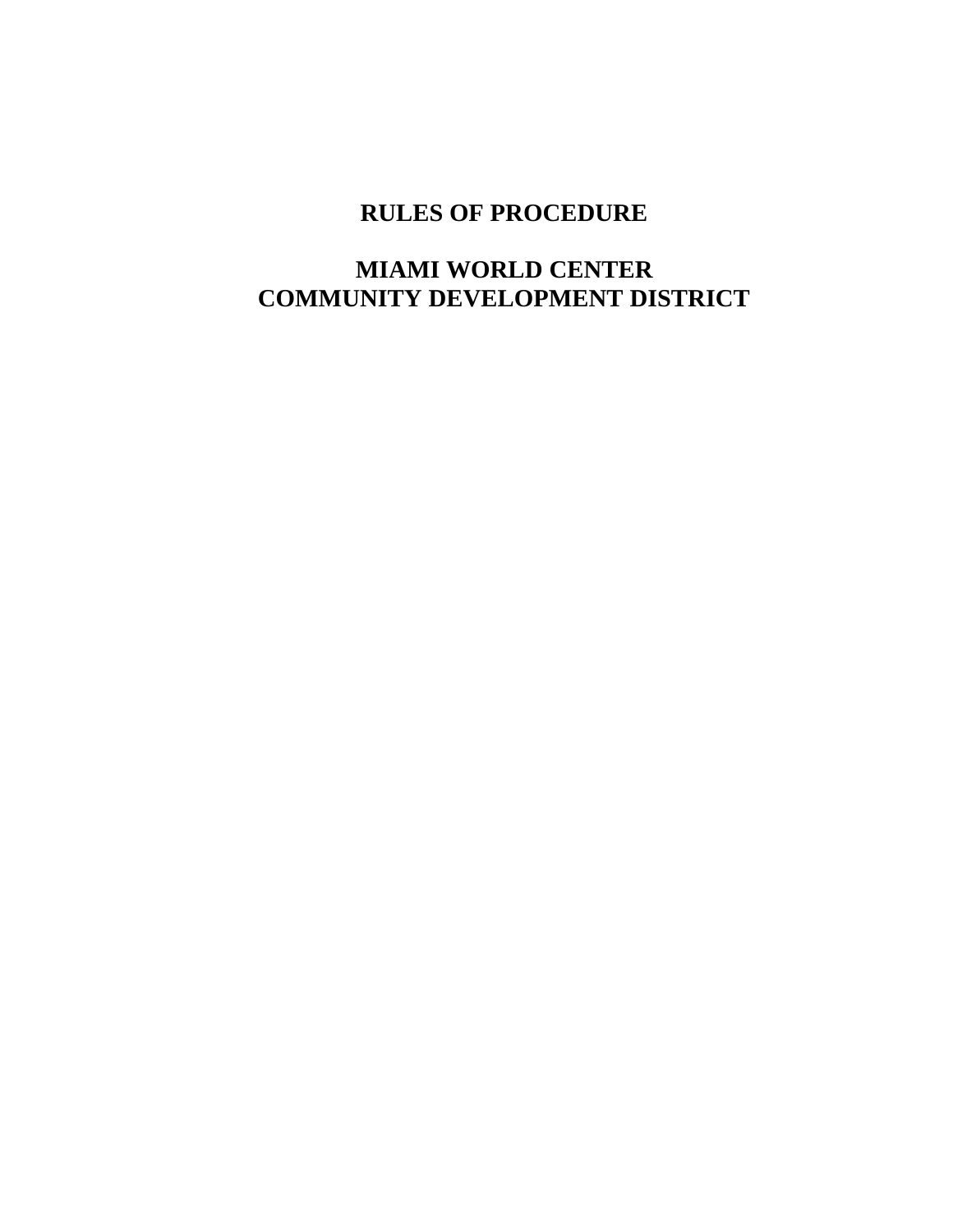## **TABLE OF CONTENTS**

| 1.0 |    |
|-----|----|
| 1.1 |    |
| 1.2 |    |
| 1.3 |    |
| 2.0 |    |
| 3.0 |    |
| 4.0 |    |
| 4.1 |    |
| 4.2 |    |
| 4.3 |    |
| 4.4 |    |
| 4.5 |    |
| 4.6 |    |
| 5.0 |    |
| 5.1 |    |
| 5.2 |    |
| 6.0 |    |
| 7.0 |    |
| 8.0 | 31 |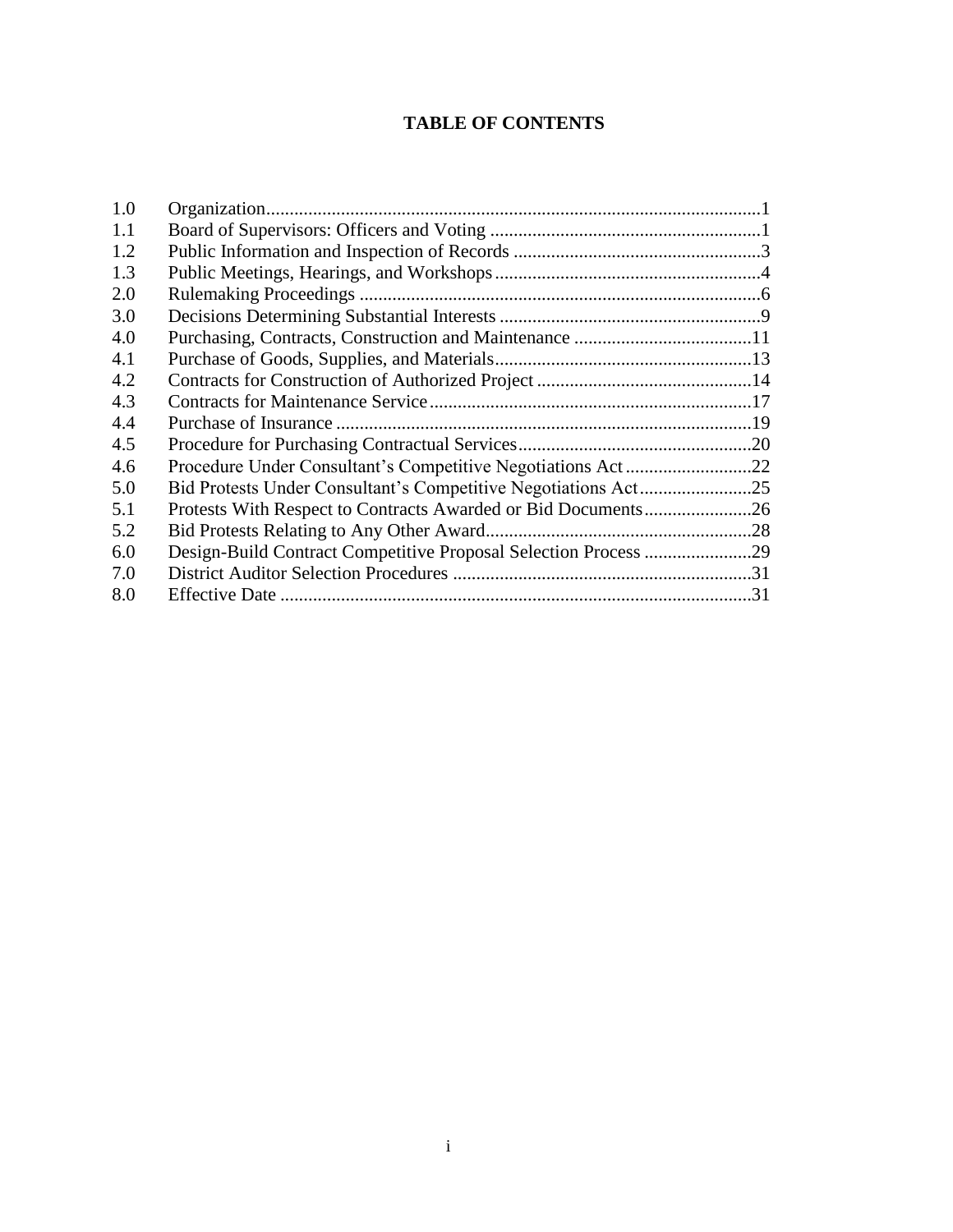#### **RULES OF PROCEDURE MIAMI WORLD CENTER COMMUNITY DEVELOPMENT DISTRICT**

#### 1.0 Organization

- (1) Miami World Center Community Development District (the "District") was created pursuant to the provisions of Chapter 190, Florida Statutes and was established to provide for ownership, operation, maintenance, and provision of various capital facilities and services within its jurisdiction. The purpose of these rules (the "Rules") is to describe the general operations of the District.
- (2) Definitions located within any section of the Rules shall be applicable within all other sections, unless specifically stated to the contrary.

**Specific Authority: s.s. 190.011(5), 120.53(1)(a), Fla. Stat. Law Implemented: s.s. 190.011(5), 120.53(1)(a), Fla. Stat.**

- 1.1 Board of Supervisors: Officers and Voting.
	- (1) Board of Supervisors. The Board of Supervisors of the District (the "Board") shall consist of five (5) members. Members of the Board must be residents of the State of Florida and citizens of the United States of America. The Board shall exercise the powers granted to the District.
		- (a) Board members shall hold office for the term specified by Section 190.006, Florida Statutes. If, during the term of office, any Board Member(s) vacates their office, the remaining member(s) of the Board shall fill the vacancies by appointment for the remainder of the term(s).
		- (b) Three (3) members of the Board physically present at the meeting location shall constitute a quorum for the purposes of conducting business and exercising its powers and for all other purposes. However, if three (3) or more vacancies occur at the same time, a quorum is not necessary to fill the vacancies. Action taken by the Board shall be upon a majority vote of the members present, unless otherwise provided in the Rules or required by law.
	- (2) Officers. At the first Board meeting held after each election or appointment where the newly elected members take office, the Board shall select a Chair, Vice-Chair, Secretary, Assistant Secretary, and Treasurer.
		- (a) The Chair must be a member of the Board. If the Chair resigns from that office or ceases to be a member of the Board, the Board shall select a Chair, after filling the vacancy. The Chair serves at the pleasure of the Board. The Chair or Vice-Chair shall be authorized to sign checks and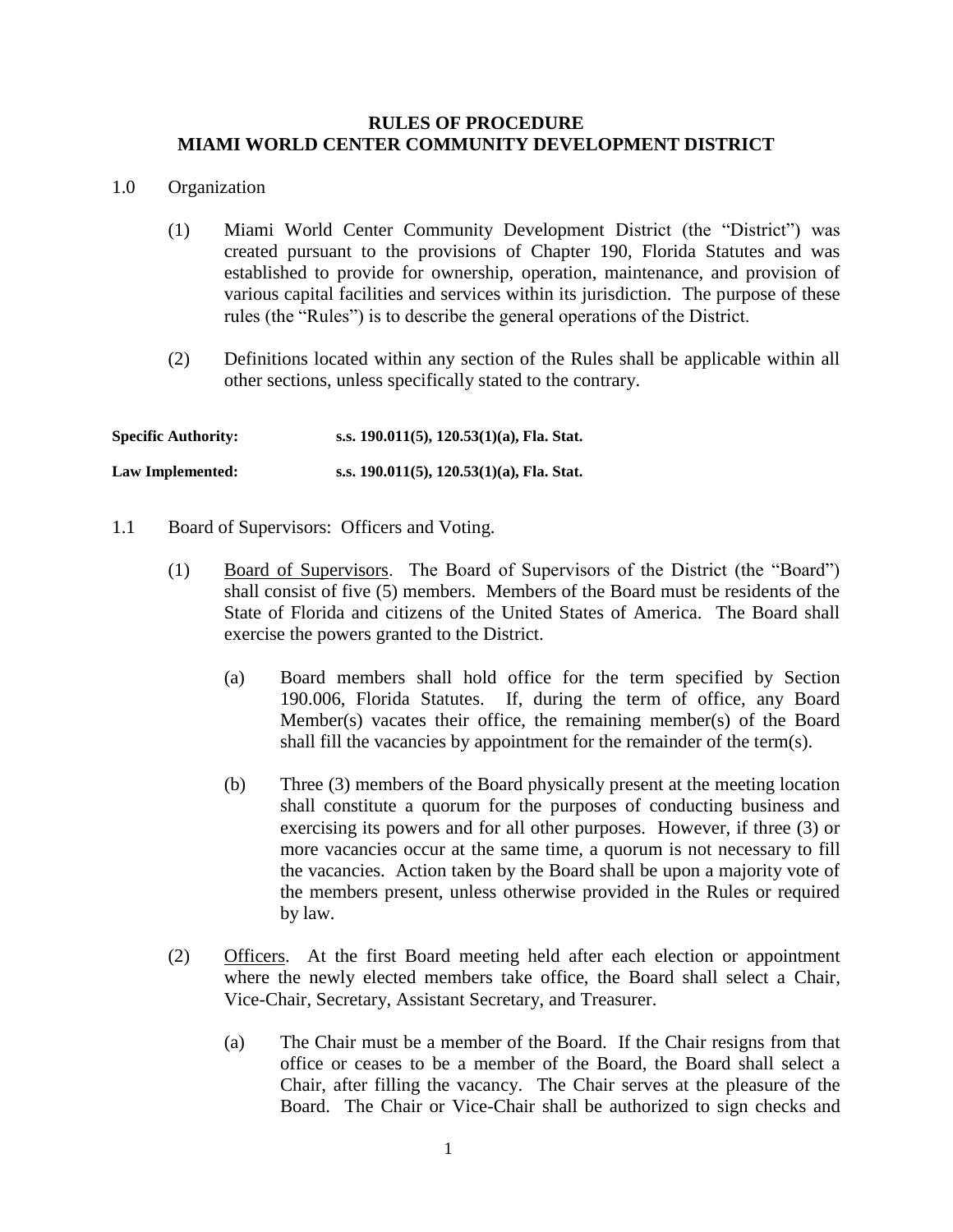warrants for the District, countersigned by the Treasurer. The Chair shall convene and conduct all meetings of the Board. In the event the Chair is unable to attend a meeting, the Vice-Chair shall convene and conduct the meeting. The Chair or Vice-Chair may request the District Manager or other district staff to convene and conduct any meeting of the Board.

- (b) The Vice-Chair shall be a member of the Board and shall have such duties and responsibilities as specifically designated by the Board from time to time. If the Vice-Chair resigns from office or ceases to be a member of the Board, the Board shall select a Vice-Chair, after filling the Board vacancy. The Vice-Chair serves at the pleasure of the Board.
- (c) The Secretary of the Board serves at the pleasure of the Board and need not be a member of the Board. The Secretary shall be responsible for maintaining the minutes of Board meetings and may have other duties assigned by the Board from time to time. The District Manager may serve as Secretary.
- (d) The Treasurer need not be a member of the Board but must be a resident of Florida. The Treasurer shall perform duties described in Section 190.007(2) and (3), Florida statutes, as well as those assigned by the Board from time to time. The Treasurer shall serve at the pleasure of the Board.
- (3) Committees. The Board may establish committees of the Board, either on a permanent or temporary basis, to perform specifically designated functions. Committees may include individuals who are not members of the Board. Such functions may include, but are not limited to, contract negotiations, personnel matters, and budget preparation.
- (4) Record Book. The Board shall keep a permanent record book entitled "Record of Proceedings", in which shall be recorded minutes of all meetings, resolutions, proceedings, certificates and corporate acts. The Records of Proceedings shall be located at the District Office and shall be available for inspection by the public.
- (5) Meetings. The Board shall establish each fiscal year, an annual schedule of regular meetings, which shall be submitted to the county and the state of Florida. All meetings of the Board shall be open to the public in accord with the provisions of Chapter 286, Florida Statutes.
- (6) Voting Conflict of Interest. The Board shall comply with Section 112.3143, Florida Statutes, so as to ensure the proper disclosure of conflicts of interest on matters coming before the Board for a vote. For the purposes of this section, "voting conflict of interest" shall be governed by Chapters 112 and 190, Florida Statutes, as amended from time to time.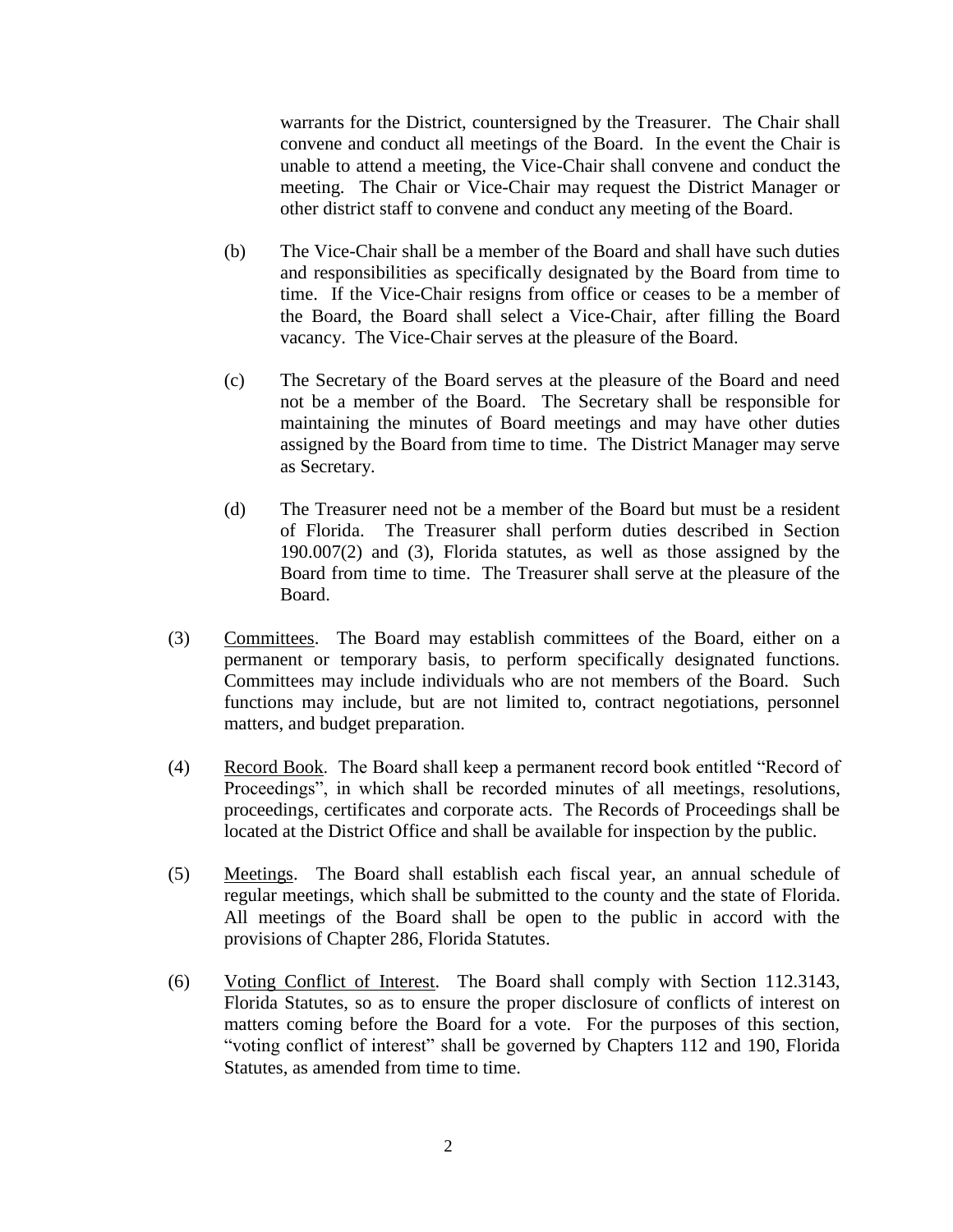- (a) When a Board member knows the member has a conflict of interest on a matter coming before the Board, the member should notify the Board's Secretary prior to participating in any discussion with the Board on the matter. The member shall publicly announce the conflict of interest at the meeting. This announcement shall appear in the minutes. The Board's Secretary shall prepare a memorandum of voting conflict (Form 8B) which shall then be signed by the Board member, filed with the Board's Secretary, and attached to the minutes of the meeting within fifteen (15) days of the meeting.
- (b) If a Board member inadvertently votes on a matter and later learns they have a conflict on the matter, the member shall immediately notify the Board's Secretary. Within fifteen (15) days of the notification, the member shall file the appropriate memorandum of voting conflict, which will be attached to the minutes of the Board meeting during which the vote on the matter occurred. The memorandum shall immediately be provided to other Board members and shall read publicly at the next meeting held subsequent to the filing of the written memorandum.

| <b>Specific Authority:</b> | s.s. 190.001, 190.011(5), Fla. Stat.        |
|----------------------------|---------------------------------------------|
| Law Implemented:           | s.s. 190.006, 190.007, 112.3143, Fla. Stat. |

- 1.2 Public Information and Inspection of Records.
	- (1) Public Records. All District public records within the meaning of Chapter 119, Florida Statutes, and not otherwise restricted by law, including the "Records of Proceedings", may be copied or inspected at the District Office during regular business hours.
	- (2) Copies. Copies of public records shall be made available to the requesting person at the current rate authorized under Section 119.07(4), Florida Statutes. The requesting person may be required to pay for any charges in advance.

**Specific Authority: s.s. 190.011(5), 120.53, Fla.Stat. Law Implemented: s.s. 190.006, 119.07, 120.53, Fla. Stat.**

- 1.3 Public Meetings, Hearings, and Workshops.
	- (1) Notice. Except in emergencies, or as otherwise required by Statute or these Rules, at least seven (7) days public notice shall be given of any public meeting, hearing, or workshop of the Board. Public notice shall be given by publication in a newspaper of general circulation in the District and shall state: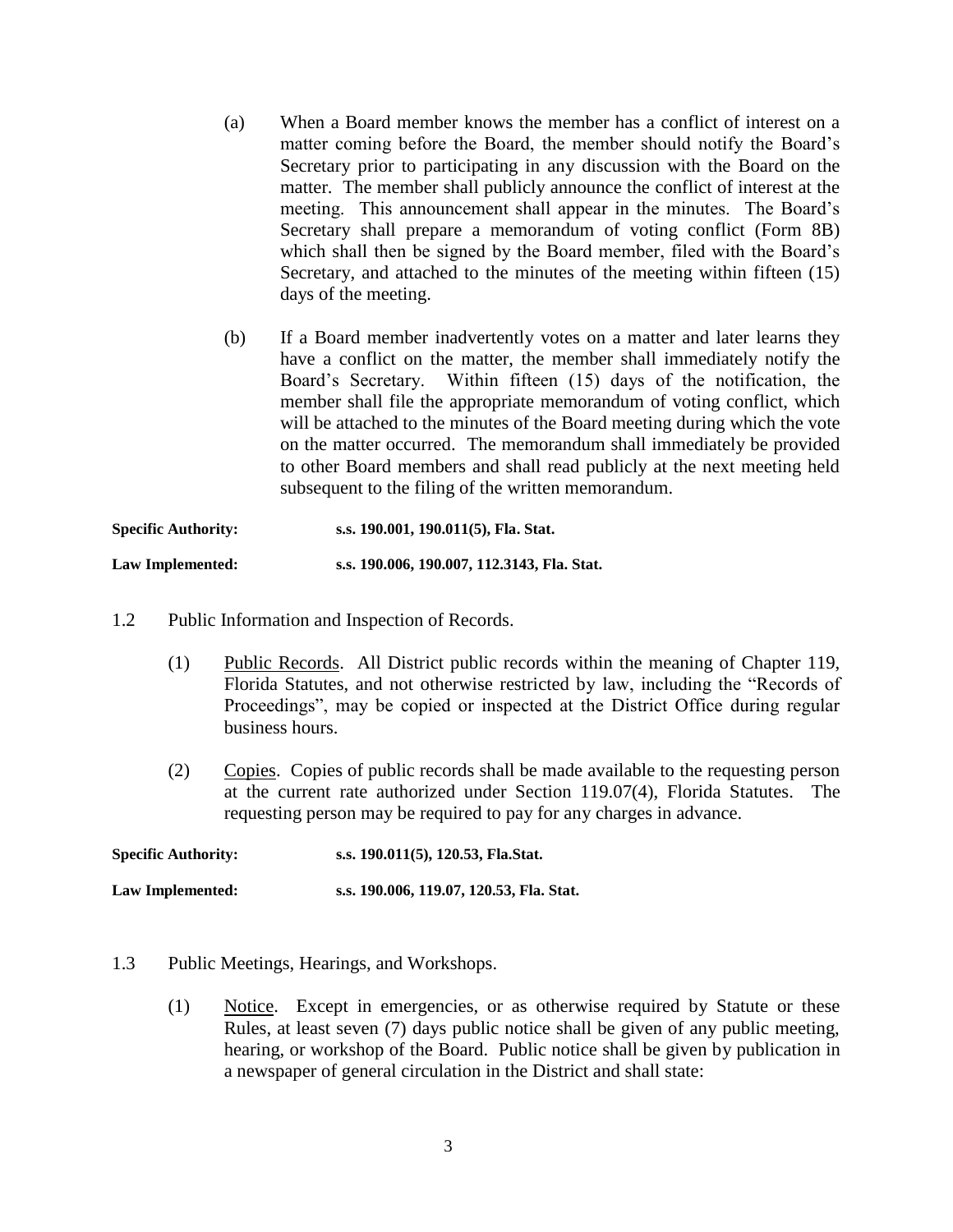- (a) The date, time and place of the meeting or workshop;
- (b) A brief description of the nature, subjects and purposes of the meeting, hearing or workshop;
- (c) The District Office address for the submission of requests for copies of the agenda;
- (d) Pursuant to the provisions of the Americans with Disabilities Act, any person requiring special accommodations to participate in this meeting/hearing/workshop is asked to advise the District Office at least forty-eight (48) hours before the meeting/hearing/workshop by contacting the District Manager. If you are hearing or speech impaired, please contact Florida Relay Service at 1-800-955-8770, who can aid you in contacting the District Office.
- (e) A person who decides to appeal any decision made at the meeting/hearing/workshop with respect to any matter considered at the meeting/hearing/workshop is advised that person will need a record of the proceedings and that accordingly, the person may need to ensure that a verbatim record of the proceedings is made including the testimony and evidence upon which the appeal is to be based.
- (2) Agenda. The District Manager, under the guidance of the Chair or those members of the Board calling for the meeting/hearing/workshop, shall prepare a notice and an agenda of the meeting/hearing/workshop. The notice and agenda shall be available to the public at least seven (7) days before the meeting/hearing/workshop except in an emergency. The agenda may be changed before or at the meeting/hearing/workshop by a vote of the Board.
	- (a) The District may, but is not required, to use the following format in preparing its agenda for its regular meetings:

Call to order Roll call Audience Questions and Comments on Agenda Items Review of minutes Specific items of old business Specific items of new business Staff reports (a) District Counsel

- (b) District Engineer
- (c) District Manager

Supervisor's requests and comments Audience Questions and Comments Adjournment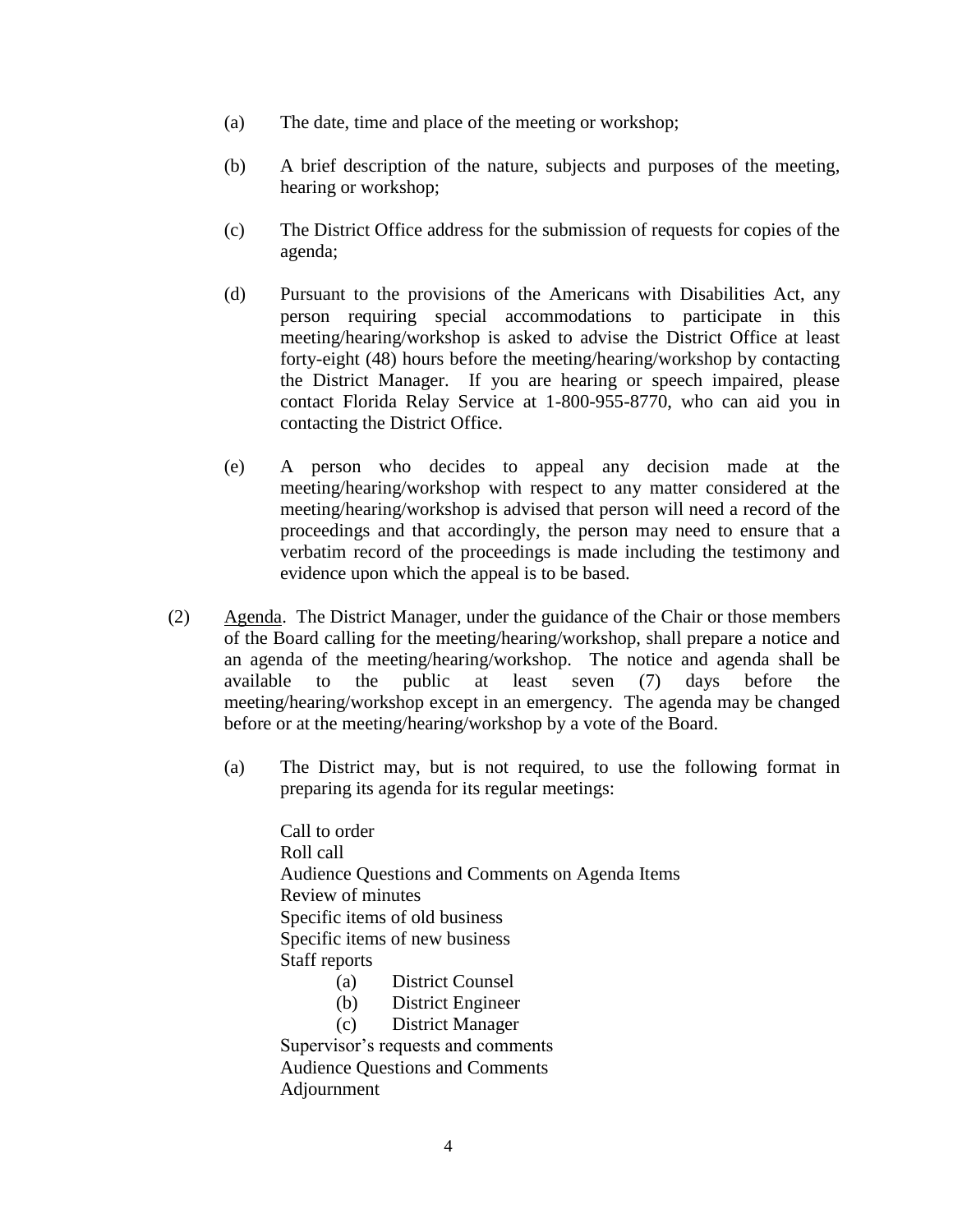- (3) Minutes. The Secretary shall be responsible for keeping the minutes of each meeting of the Board. Minutes shall be corrected and approved by the Board at a subsequent meeting.
- (4) Receipt of Notice. Persons wishing to receive, by mail, notices or agendas of meetings, may so advise the District Manager or Secretary at the District Office. Such persons shall furnish a mailing address in writing and shall be required to pre-pay the cost of the copying and postage.
- (5) Emergency Meetings. The Chair, or Vice Chair if the Chair is unavailable, may convene an emergency meeting of the Board without first having complied with subsections  $(1)$ ,  $(2)$ ,  $(4)$ , and  $(6)$  to act on emergency matters that may affect the public health, safety or welfare. Whenever possible, the Chair shall make reasonable efforts to notify all Board members of an emergency meeting twentyfour (24) hours in advance. Reasonable efforts may include telephone notification. After an emergency meeting, the Board shall publish in a newspaper of general circulation in the District, the time, date, and place of the emergency meeting, the reasons why an emergency meeting was necessary, and a description of the action taken. Whenever an emergency meeting is called, the District Manager shall be responsible for notifying at least one major newspaper of general circulation in the District. Actions taken at an emergency meeting may be ratified by the Board at a regularly noticed meeting subsequently held.
- (6) Public Comment. The public shall be provided the opportunity to be heard on any proposition that will come before the Board at a meeting. The Board shall set aside a reasonable amount of time for public comment on agenda items, and the time for public comment shall be identified in the agenda. Persons wishing to address the Board should notify the Secretary of the Board prior to the "Audience Comment" section of the agenda. Each person wishing to address the Board will be given a reasonable amount of time for their comments, in the interest of time and fairness to other speakers.
- (7) Budget Hearing. Notice of hearing on the annual budget(s) shall be in accord with Section 190.008, Florida statutes. Once adopted in accord with Section 190.008, Florida Statutes, the annual budget(s) may be amended from time to time by action of the Board. Approval of invoices by the Board in excess of the funds allocated to a particular budgeted line item shall serve to amend the budgeted line item.
- (8) Continuances. Any meeting of the Board or any item or matter included on the agenda for a meeting may be continued without re-notice or re-advertising provided that the continuance is to a specified date, time and location publicly announced at the meeting where the item or matter was included on the agenda.
- (9) Resident Committee Meetings. The Board may establish resident committees as needed. Such committee meetings shall be noticed to the public at least seven (7)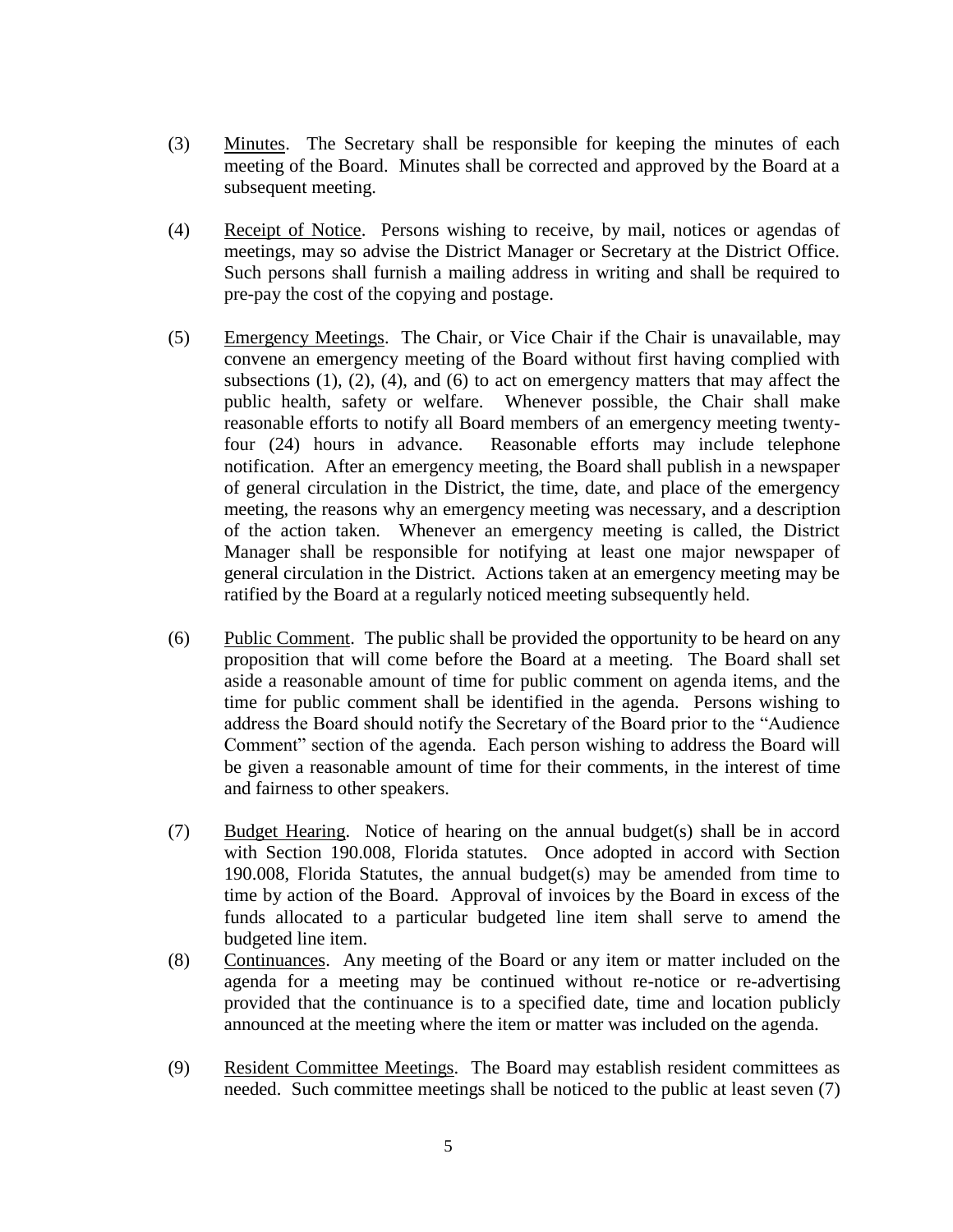days in advance. Notice shall be posted at the clubhouse and if available the District website.

**Specific Authority: s.s. 190.005, 190.011(5), Fla. Stat. Law Implemented: s.s. 190.007, 190.008, 120.53, 286.0105, 286.0114, 120.54, Fla. Stat.**

#### 2.0 Rulemaking Proceedings.

- (1) Commencement of Proceedings. Proceedings held for adoption, amendment, or repeal of a District rule shall be conducted according to the applicable provisions of Chapter 120, Florida Statutes, and these Rules. Rulemaking proceedings shall be deemed to have been initiated upon publication of notice by the District.
- (2) Notice of Rule Development.
	- (a) Except when the intended action is the repeal of a rule, the District shall provide notice of the development of proposed rules by publication of a notice of rule development in a newspaper of general circulation in the District before providing notice of a proposed rule as required by paragraph (3). The notice of rule development shall indicate the subject area to be addressed by rule development, provide short, plain explanation of the purpose and effect of the proposed rule, cite specific legal authority for the proposed rule, and a statement of how a person may promptly obtain a copy of any preliminary draft, if available.
	- (b) All rules shall be drafted in accord with Chapter 120, Florida Statutes.

### (3) Notice of Proceedings and Proposed Rules.

(a) Prior to the adoption, amendment, or repeal of any rule other than an emergency rule, the District shall give notice of its intended action, setting forth a short, plain explanation of the purpose and effect of the proposed action; a reference to the specific rulemaking authority pursuant to which the rule is adopted; and a reference to the section or subsection of the Florida Statutes or the Laws of Florida being implemented, interpreted, or made specific. The notice shall include a summary of the District's statement of the estimated regulatory costs, if one has been prepared, based on the factors set forth in Section 120.541(2), Florida Statutes, and a statement that any person who wishes to provide the District with a lower cost regulatory alternative as provided by Section 120.541(1), must do so in writing within twenty-one (21) days after publication of the notice; and a statement as to whether, based on the statement of the estimated regulatory costs or other information expressly relied upon and described by the District if no statement of regulatory costs is required, the proposed rule is expected to require legislative ratification pursuant to Section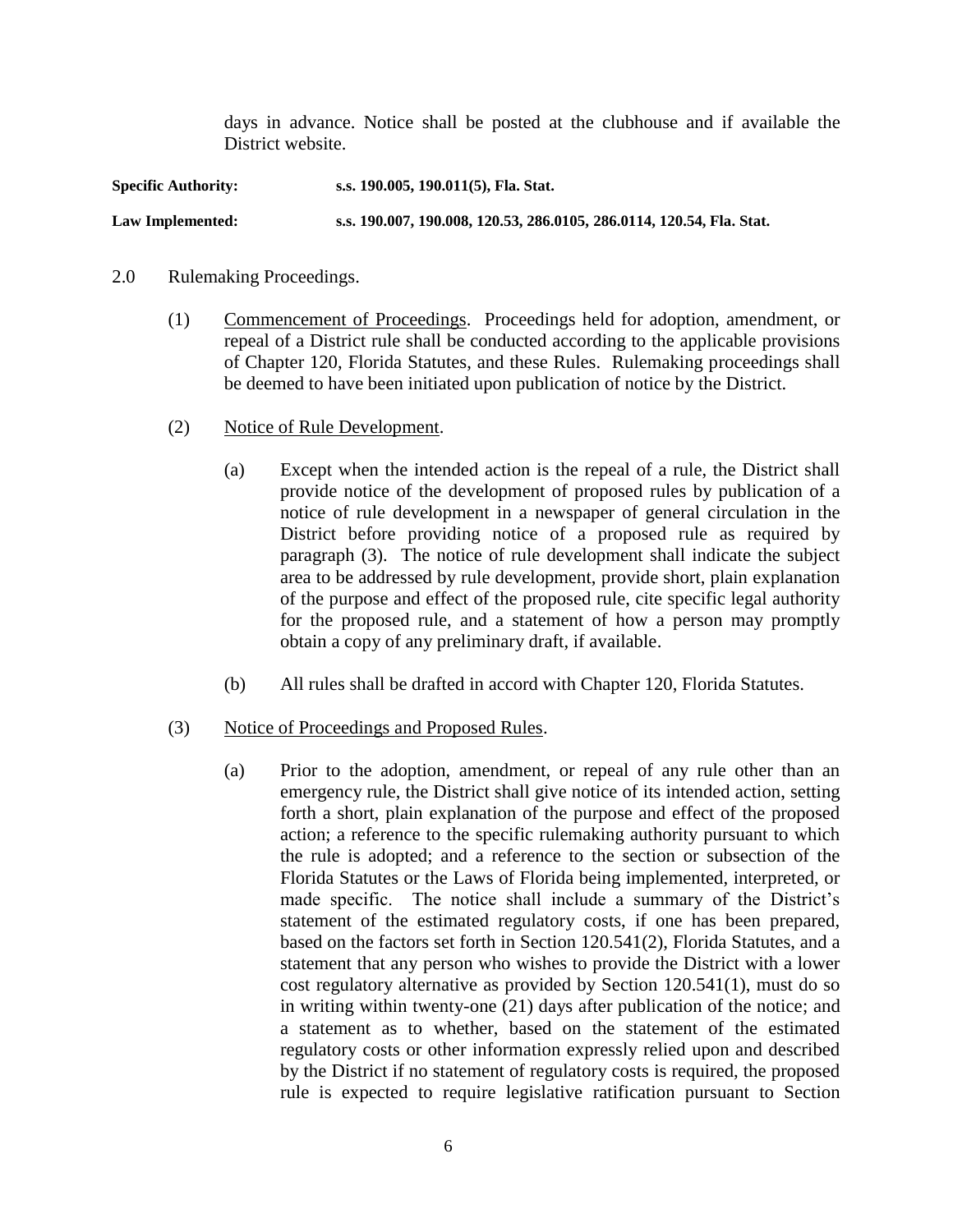120.541(3). The notice must state the procedure for requesting a public hearing on the proposed rule unless one is otherwise scheduled or required under Florida Statutes. Except when the intended action is the repeal of a rule, the notice must include a reference both to the date on which and to the place where the notice of rule development that is required by subsection (2) appeared.

- (b) The notice shall be published in a newspaper of general circulation in the county in which the District is located not less than twenty-eight (28) days prior to the intended action. The proposed rule shall be available for inspection and copying by the public at the time of the publication of notice.
- (c) The notice shall be mailed to all persons named in the proposed rule and to all persons who, at least fourteen (14) days prior to such mailing, have made requests of the District for advance notice of its proceedings. Any person may file a written request with the District Manager to receive notice by mail of District proceedings to adopt, amend or repeal a rule. Such persons must furnish a mailing address and may be required to pay the cost of copying and mailing. Notice will then be mailed to all persons whom, at least fourteen (14) days prior to such mailing, have made requests of the District for advance notice of its proceedings.
- (4) Rule Development Workshops. Whenever requested in writing by any affected person, the District must either conduct a rule development workshop prior to proposing rules for adoption or the District Chair must explain in writing why a workshop is unnecessary. The District may initiate a rule development workshop but is not required to do so.
- (5) Petitions to Initiate Rulemaking. All petitions for the initiation of rulemaking proceedings pursuant to Section 120.54(7), Florida Statutes, must contain the name, address and telephone number of the Petitioner, specific action requested, specific reason for adoption, amendment, or repeal, the date submitted, and shall specify the text of the proposed rule and the facts showing that the Petitioner is regulated by the District, or has substantial interest in the rulemaking, shall be filed with the District. The Board shall then act on the petition in accordance with Section 120.54(7), Florida Statutes, except that copies of the petition shall not be sent to the Administrative Procedure Committee, and notice may be given in a newspaper of general circulation in the county in which the District is located.
- (6) Rulemaking Materials. After the publication of the notice to initiate rulemaking, the Board shall make available for public inspection and shall provide, upon request and payment of the cost of copies, the following materials:
	- (a) The text of the proposed rule, or any amendment or repeal of any existing rules;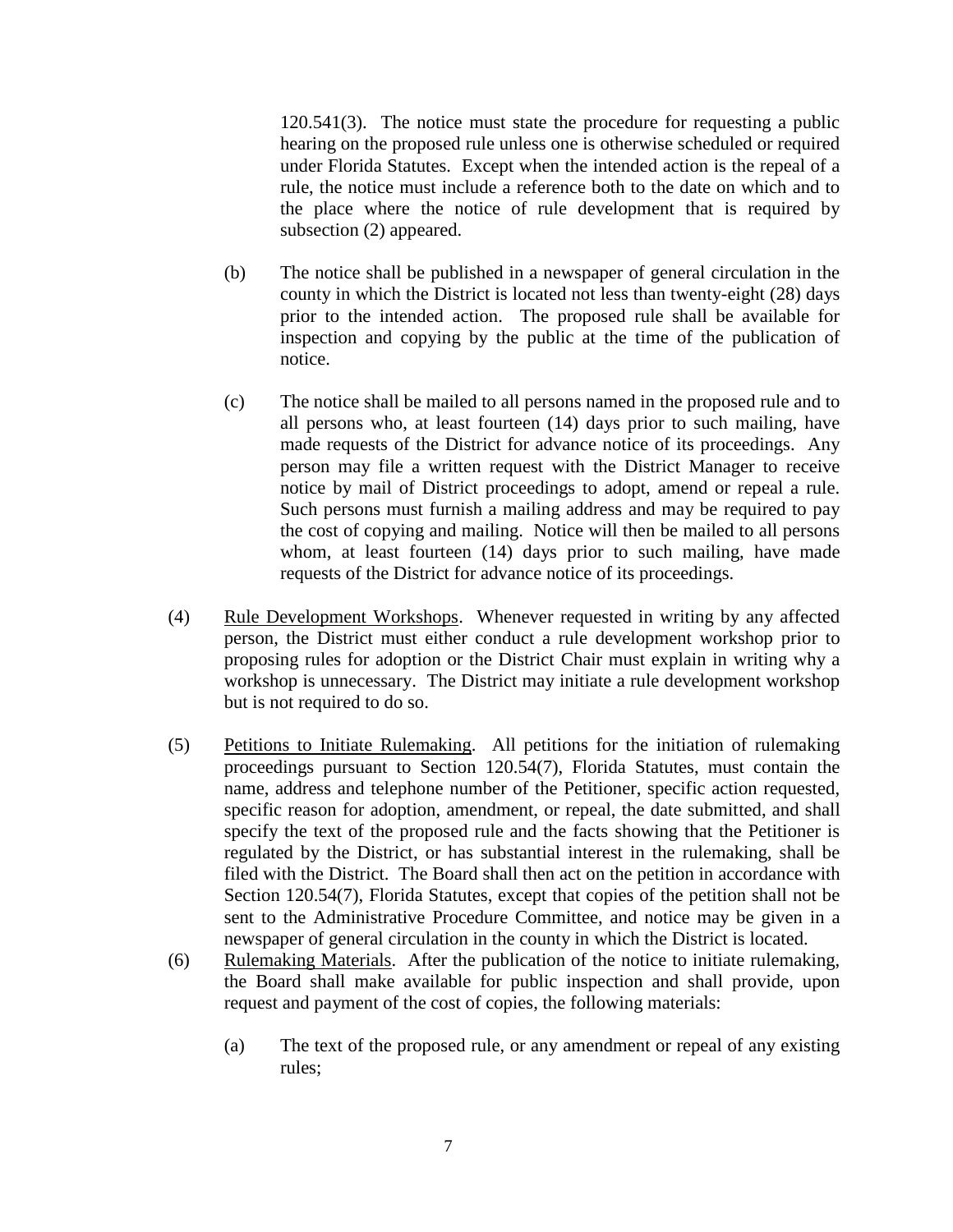- (b) A detailed written statement of the facts and circumstances justifying the proposed rule;
- (c) A copy of the statement of estimated regulatory costs if required by Section 120.541, Florida Statutes; and
- (d) The published notice.
- (7) Rulemaking Proceedings No Hearing. When no hearing is requested or required under Florida Statutes and the Board chooses not to initiate a hearing on its own, or if the rule relates exclusively to organization, practice or procedure, the Board may direct the proposed rule be filed with the District Office no less than twenty-eight (28) days following notice. Such direction may be given by the Board either before initiating the rule adoption process or after the expiration of the twenty-one (21) days during which affected persons may request a hearing.
- (8) Rulemaking Proceedings Hearing. If the proposed rule does not relate exclusively to organization, practice or procedure, the District shall provide, upon request, a public hearing for the presentation of evidence, argument and oral statements, within the reasonable conditions and limitations imposed by the District to avoid duplication, irrelevant comments, unnecessary delay or disruption of the proceedings. Any affected person may request a hearing within twenty-one (21) days after the date of publication of the notice of intent to adopt, amend or repeal a rule. When a public hearing is held, the District must ensure that the Board members are available to explain the District's proposal and to respond to questions or comments regarding the rule. If one or more requested public hearings is scheduled, the Board shall conduct at least one of the public hearings itself and may not delegate this responsibility without the consent of those persons requesting the public hearing.
- (9) Request for Public Hearing.
	- (a) A request for a public hearing shall be in writing and shall specify how the person requesting the public hearing would be affected by the proposed rule. The request shall be submitted to the District within twenty-one (21) days after notice of intent to adopt, amend, or repeal the rule is published as required by law, in accordance with the procedure for submitting requests for public hearing stated in the notice of intent to adopt, amend or repeal the rule.
	- (b) If the notice of intent to adopt, amend, or repeal a rule did not notice a public hearing and the District determines to hold a public hearing, the District shall publish notice of a public hearing in a newspaper of general circulation within the District at least seven (7) days before the scheduled public hearing. The notice shall specify the date, time, and location of the public hearing, and the name, address, and telephone number of the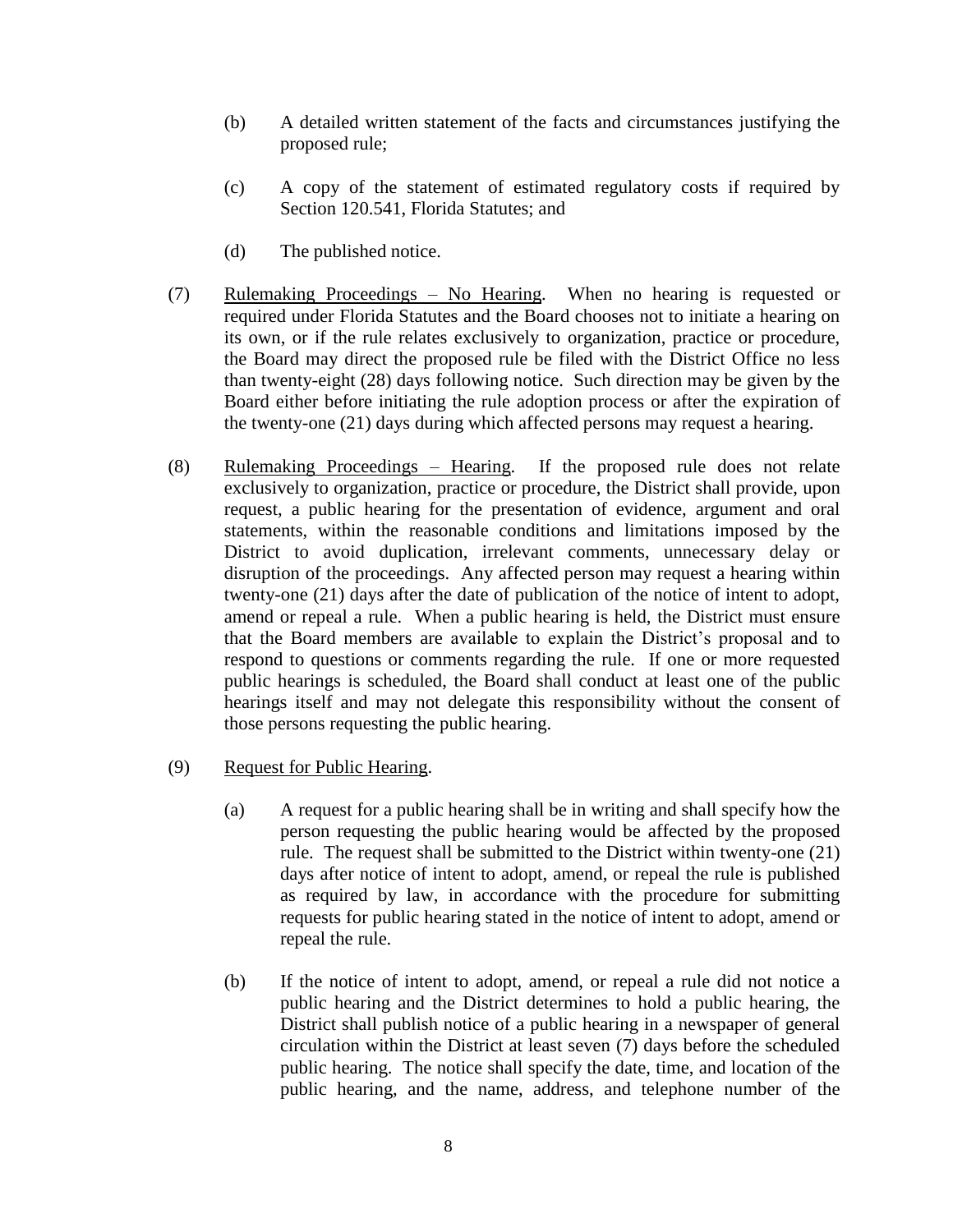District contact person who can provide information about the public hearing.

- (c) Written statements may be submitted by any person within a specified period of time prior to or following the public hearing. All timely submitted written statements shall be considered by the District and made part of the rulemaking record.
- (10) Emergency Rule Adoption. The Board may adopt an emergency rule if it finds that immediate danger to the public health, safety or welfare exists which requires immediate action. Prior to the adoption of an emergency rule, the District Manager shall make reasonable efforts to notify a newspaper of general circulation in the District. Notice of emergency rules shall be published as soon as possible in a newspaper of general circulation in the District. The District may use any procedure which is fair under the circumstances in the adoption of an emergency rule as long as it protects the public interest as determined by the District and otherwise complies with these provisions.
- (11) Negotiated Rulemaking. The District may use negotiated rulemaking in developing and adopting rules pursuant to Section 120.54, Florida Statutes.
- (12) Variances and Waivers. Variances and waivers from District rules may be granted to the provisions and limitations contained in Section 120.542, Florida Statues.

**Specific Authority: s.s. 190.011(5), 190.011(15), 120.54, 190.035, Fla. Stat.**

**Law Implemented: s.s. 120.54, 190.035(2), Fla. Stat.**

- 3.0 Decisions Determining Substantial Interests.
	- (1) Conduct of Proceedings. Proceedings may be held by the District in response to a written request submitted by a substantially affected person within fourteen (14) days after written notice or published notice of District action or notice of District intent to render a decision. Notice of both action taken by the District and the District's intent to render a decision shall state the time limit for requesting a hearing and shall reference the District's procedural rules. If a hearing is held, the Chair shall designate any member of the Board (including the Chair), District Manager, District General Counsel, or other person to conduct the hearing.

The person conducting the hearing may:

- 1. Administer oaths and affirmations;
- 2. Rule upon offers of proof and receive relevant evidence;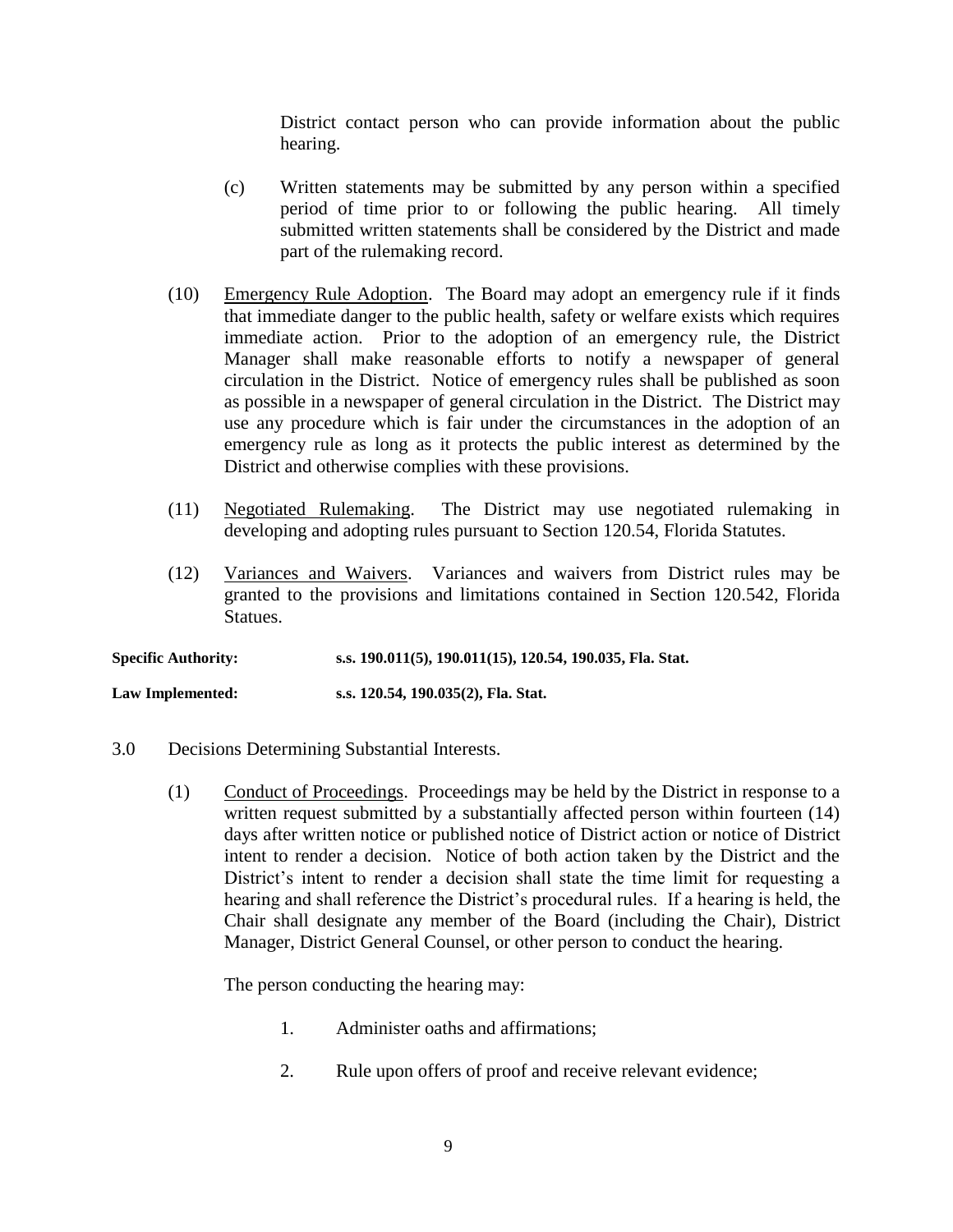- 3. Regulate the course of the hearing, including any prehearing matters;
- 4. Enter orders;
- 5. Make or receive offers of settlement, stipulation, and adjustment.
- (a) The person conducting the hearing shall, within thirty (30) days after the hearing or receipt of the hearing transcript, whichever is later, file a recommended order which shall include a caption, time and place of hearing, appearances entered at the hearing, statement of the issues, findings of fact and conclusions of law, separately stated, and a recommendation for final District action.
- (b) The District shall issue a final order within forty-five (45) days:
	- 1. After the hearing is concluded, if conducted by the Board;
	- 2. After a recommended order is submitted to the Board and mailed to all parties, if the hearing is conducted by persons other than the Board; or
	- 3. After the Board has received the written and oral material it has authorized to be submitted, if there has been no hearing.
- (2) Eminent Domain. After determining the need to exercise the power of eminent domain pursuant to Subsection 190.11(11), Florida Statutes, the District shall follow those procedures prescribed in Chapters 73 and 74, Florida statutes. Prior to exercising the power of eminent domain, the District shall:
	- (a) Adopt a resolution identifying the property to be taken;
	- (b) If the property is beyond the boundaries of the District, obtain approval by resolution of the governing body of the county if the taking will occur in an unincorporated area, or of the municipality if the taking will occur within the municipality.

| <b>Specific Authority:</b> | s.s. 190.011(5), 190.011(15), Fla. Stat. |
|----------------------------|------------------------------------------|
| Law Implemented:           | s.s. 190.011(11), Fla. Stat.             |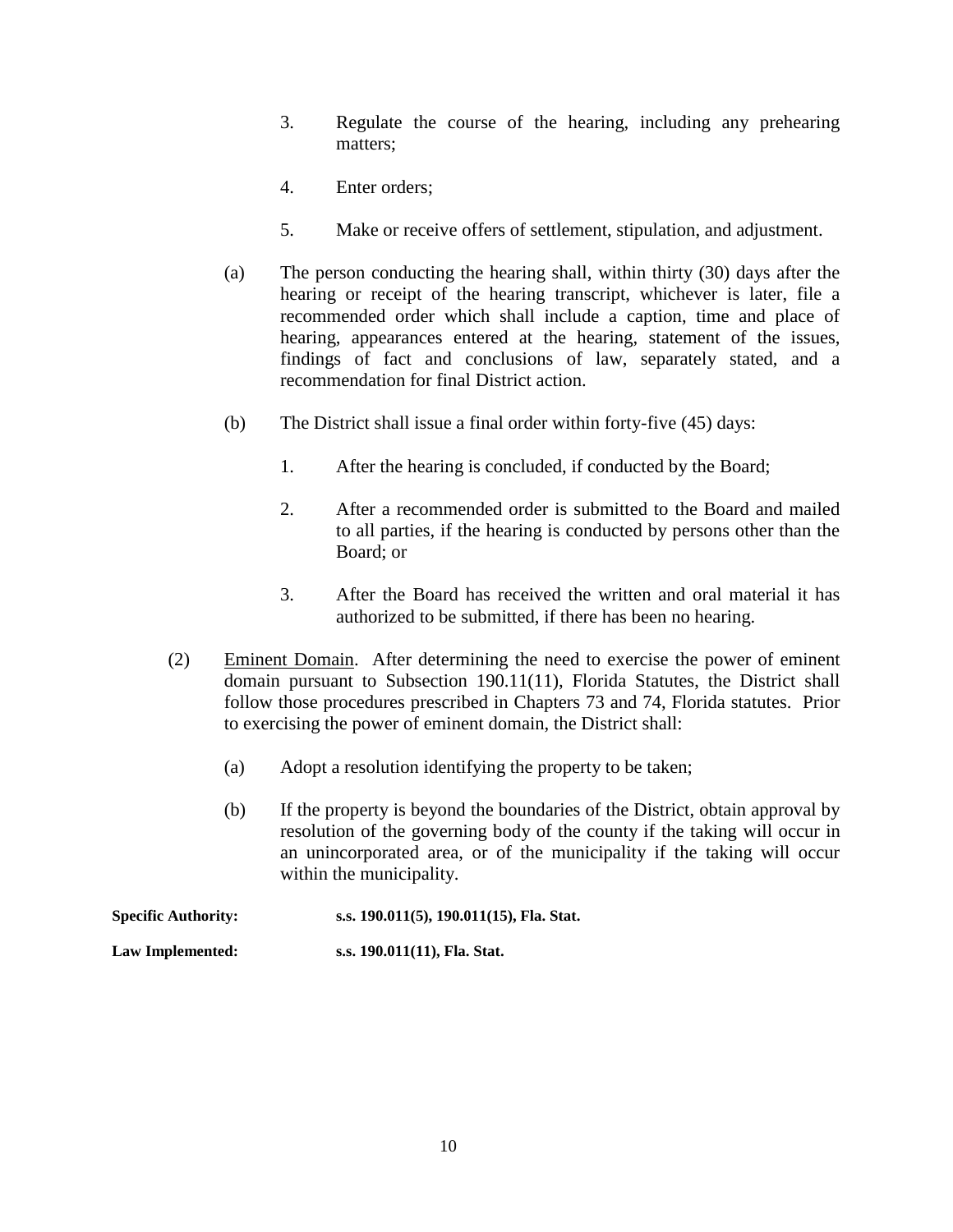- 4.0 Purchasing, Contracts, Construction and Maintenance.
	- (1) Purpose and Scope. In order to comply with Sections 190.033(1) through (3), 287.055 and 287.017, Florida Statutes, the following procedures, definitions and rules are outlined for the purchase of professional, construction, maintenance, and contract services, and goods, supplies, materials, and insurance.
	- (2) Definitions.
		- (a) "Continuing contract" is a contract for professional services (of a type described above), entered into in accordance with this Rule, between the District and a firm whereby the firm provides professional services for the District for work of a specified nature with no time limitation, except that the contract shall provide a termination clause.
		- (b) "Contractual services" means rendering time and effort rather than furnishing specific goods or commodities. Contractual services do not include legal (including attorneys, paralegals, court reporters and expert witnesses, including appraisers), artistic, auditing, health, or academic program services, or professional services (as defined in Section 287.055(2)(a), Florida Statutes and these Rules) and shall generally be considered the services referenced by Section 287.012(8), Florida Statutes. Contractual services do not include the extension of an existing contract for services if such extension is provided for in the contract terms.
		- (c) "Emergency purchases" means a purchase necessitated by a sudden unexpected turn of events (e.g. acts of God, riot, fires, floods, hurricanes, accidents, or ant circumstances or cause beyond the control of the Board in the normal conduct of its business), where the Board finds that the delay incident to competitive solicitation would be detrimental to the interests of the District.
		- (d) "Goods, supplies and materials" do not include printing, insurance, advertising, or legal notices.
		- (e) "Invitation to Bid" is a written solicitation for sealed bids with the title, date and hour of the public bid opening designated specifically and defining the commodity involved. It includes printed instructions prescribing conditions for bidding, evaluation criteria, and provides for a manual signature of an authorized representative.
		- (f) "Lowest Responsible bid/proposal" means, in the sole discretion of the Board, the bid or proposal (i) is submitted by a person or firm capable and qualified in all respects to perform fully the contract requirements and with the integrity and reliability to assure good faith performance, (ii) is responsive to the invitation to bid or request for proposal as determined by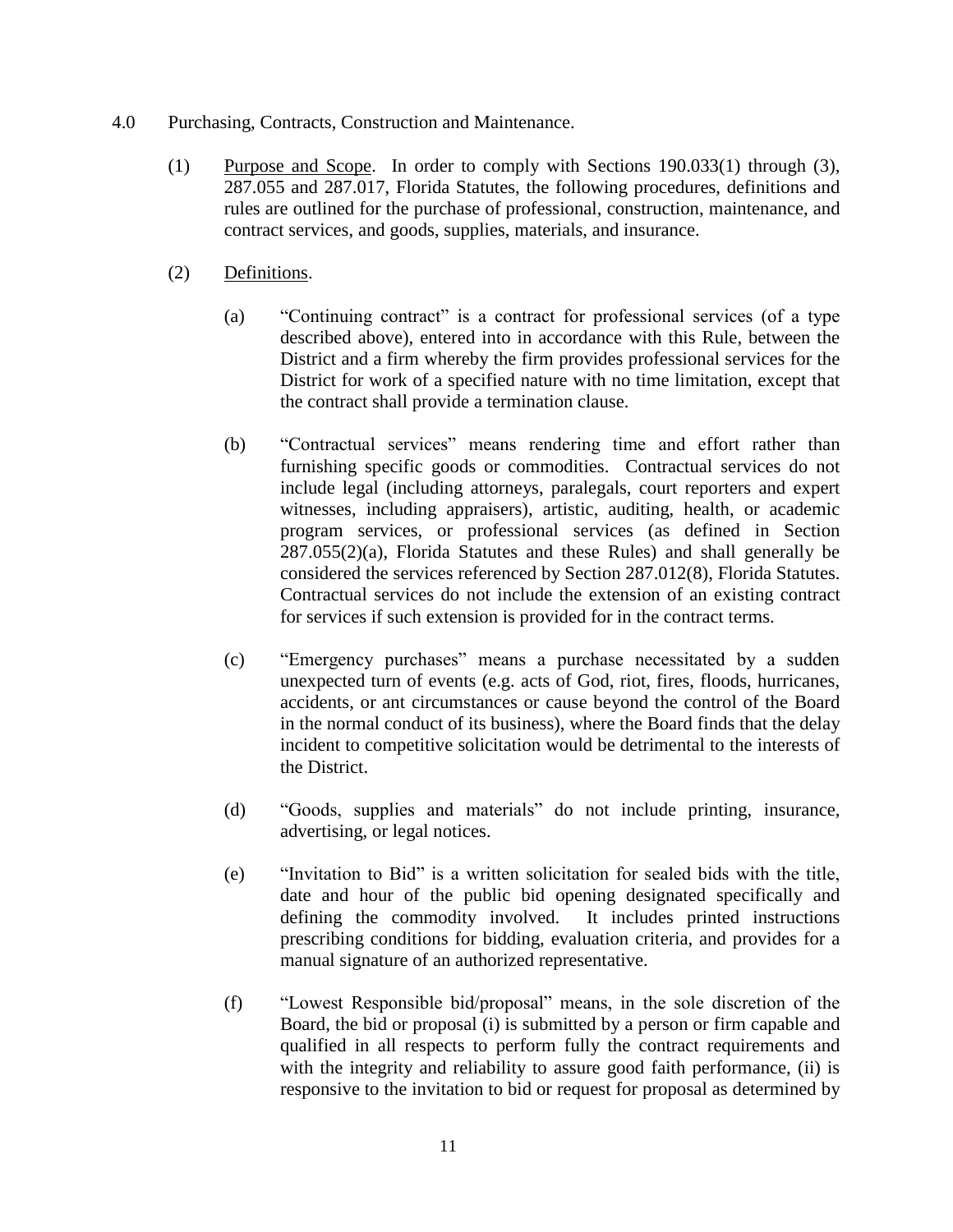the Board, and (iii) is the lowest cost to the District. Minor variations in the bid may be waived by the Board. Mistakes in arithmetic extension of pricing may be corrected by the Board. Bids may not be modified after opening.

- (g) "Most Advantageous bid/proposal" means, in the sole discretion of the Board, the bid or proposal (i) is submitted by a person or firm capable and qualified in all respects to perform fully the contract requirements and with the integrity and reliability to assure good faith performance, (ii) is responsive to the invitation to bid or request for proposal as determined by the Board, and (iii) is the most advantageous bid or proposal to the District. Minor variations in the bid may be waived by the Board. Mistakes in arithmetic extension of pricing may be corrected by the Board. Bids may not be modified after opening.
- (h) "Professional services" means those services within the scope of the practice of architecture, professional engineering, landscape architecture or registered surveying and mapping, as defined by the laws of Florida, or those performed by an architect, professional engineer, landscape architect or registered surveyor and mapper, in connection with the firm's or individual's professional employment or practice.
- (i) "Project" means that fixed capital outlay study or planning activity when basic construction cost is estimated by the District to exceed the threshold amount provided in Section 287.017, Florida Statutes, for CATEGORY FIVE, or for a planning study activity when the fee for professional services is estimated by the District to exceed the threshold amount provided in Section 287.017, for CATEGORY TWO, as such categories may be amended from time to time by the State of Florida Department of Management Services to reflect inflation or other measures.
- (j) "Purchase" means acquisition by sale, rent lease, lease/purchase or installment sale. It does not include transfer, sale or exchange of goods, supplies or materials between the District and any federal, state, regional or local government entity or political subdivision of the state.
- (k) "Request for Proposal" is a written solicitation for sealed proposals with the title, date and hour of the public opening designated and requiring the manual signature of an authorized representative. It may provide general information, applicable laws and rules, statement of work, functional or general specifications, proposal instructions, work detail analysis and evaluation criteria as necessary.
- (l) "Responsive bid/proposal" means a bid or proposal which conforms in all material respects to the specifications and conditions in the invitation to bid or request for proposal and these Rules, and the cost components of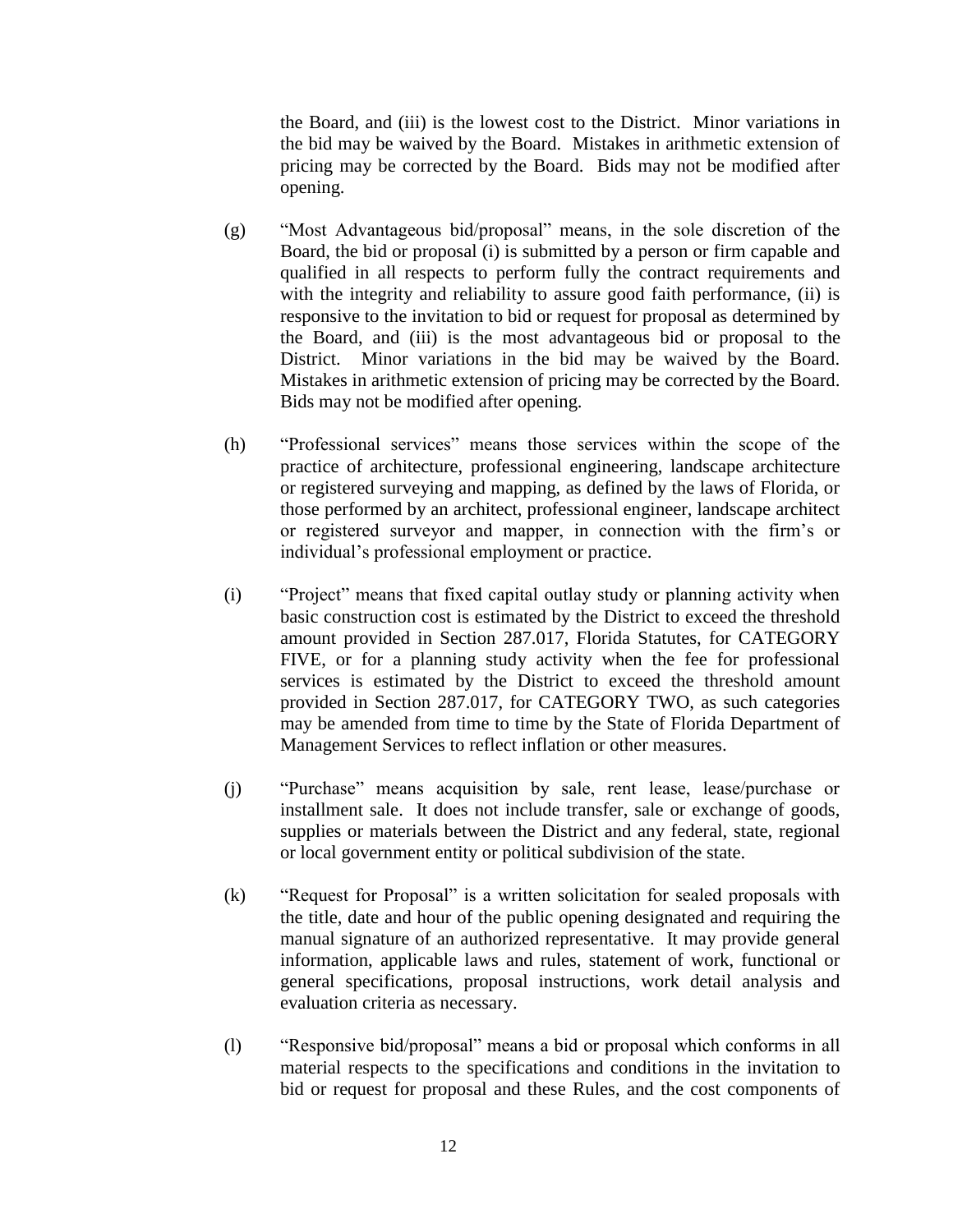which are appropriately balanced. A bid/proposal is not responsive if the person or firm submitting the bid fails to meet any requirement relating to the qualifications, financial stability, or licensing of the bidder.

**Specific Authority: s.s. 190.011(5), Fla. Stat. Law Implemented: s.s. 190.033, Fla. Stat.**

- 4.1 Purchase of Goods, Supplies, and Materials.
	- (1) Purpose and Scope. All purchases of goods, supplies, or materials exceeding the amount provided in Section 287.017, Florida Statutes, for CATEGORY FOUR, as such category may be amended from time to time, shall be purchased under the terms of these Rules. Contracts for purchases of "goods, supplies, and materials" do not include printing, insurance, advertising or legal notices.
	- (2) Procedure. When a purchase of goods, supplies or materials is within the scope of this Rule, the following is appropriate:
		- (a) The Board shall cause to prepare an Invitation to Bid or Request for Proposal, as appropriate.
		- (b) The Notice of Invitation to Bid or Request for Proposal shall be advertised at least once in a newspaper of general circulation within the District. The notice shall allow at least seven (7) days for submittal of bids, unless the Board, for good cause, determines a shorter period of time is appropriate.
		- (c) The District may maintain lists of persons interested in receiving notices of invitations to bid or requests for proposals. Persons who provide their name and address to the District Manager for inclusion on the list shall receive notices by mail.
		- (d) Bids or proposals shall be opened at the time and place noted on the Invitation to Bide or Request for Proposal. Bids and proposals shall be evaluated in accordance with the invitation or request and these Rules.
		- (e) The Most Advantageous Bid or Proposal shall be accepted; however, the Board shall have the right to reject all bids, either because they are too high or because the Board determines that it is in the best interests of the District. In the event the bids exceed the amount of funds available to be allocated by the District for this purchase, the bids may be rejected. The board may require bidders to furnish performance and/or other bonds with a responsible surety to be approved by the Board.
		- (f) Notice of award or intent to award, including rejection of some or all bids, shall be provided in writing to all bidders by United States Mail, by hand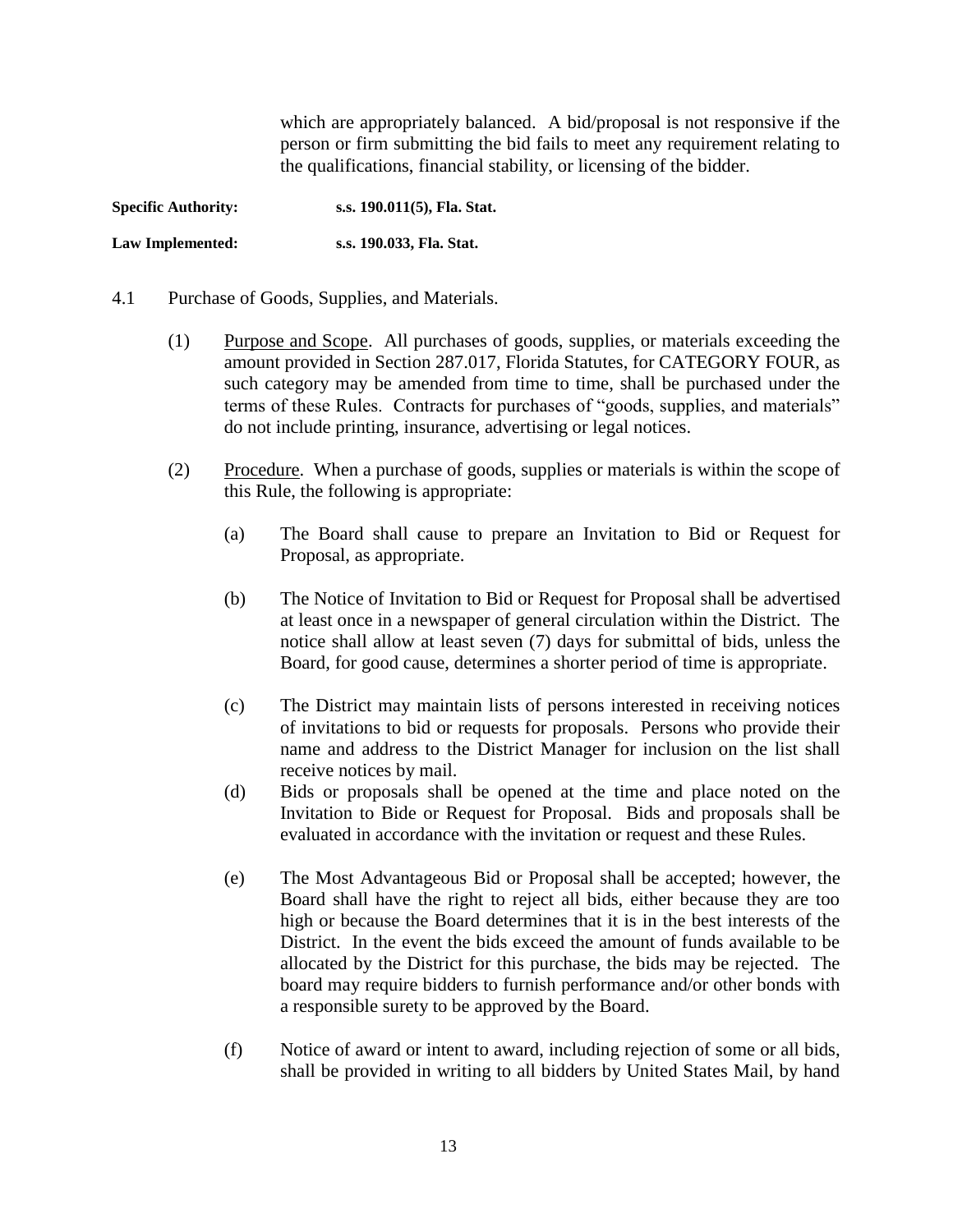delivery, or by overnight delivery service, and by posting same in the District Office for seven (7) days.

- (g) If only one response to an Invitation to Bid or Request for Proposal is received, the District may proceed with the procurement of goods, supplies or materials. If no response to an Invitation to Bid or Request for Proposal is received, the District may take whatever steps reasonably necessary in order to proceed with the procurement of goods, supplies, and materials.
- (h) If the District does not receive a response to its competitive solicitation, the District may proceed to purchase such goods, supplies, materials, or construction services in the manner it deems in the best interests of the District.
- (i) The District may make an emergency purchase without complying with these rules. The fact that an emergency purchase has occurred or is necessary shall be noted in the minutes of the next Board Meeting.

**Specific Authority: s.s. 190.011(5), Fla. Stat. Law Implemented: s.s. 190.033, Fla. Stat.**

- 4.2 Contracts for Construction of Authorized Project.
	- (1) Scope. All contracts for the construction or improvement of any building, structure or other public construction works authorized by Chapter 190, Florida Statues, the costs of which are estimated by the District in accordance with generally accepted cost accounting principles to be in excess of the threshold amount for applicability of Section 255.20, Florida Statutes, as that amount may be indexed or amended from time to time, shall be let under the terms of these Rules and comply with the bidding procedures of Section 255.20, Florida Statutes, as the same may be amended from time to time. In the event of conflict between these Rules and Section 255.20, Florida statutes, the latter shall control. A project shall not be divided solely to avoid the threshold bidding requirements.
	- (2) Procedure.
		- (a) Notice of Invitation to Bid or Request for Proposal shall be advertised at least once in a newspaper of general circulation in the District. The notice shall allow at least twenty-one (21) days for submittal of sealed bids, unless the Board, for good cause, determines a shorter period of time is appropriate. Any project projected to cost more than \$500,000 must be noticed at least thirty (30) days prior to the date of submittal for bids.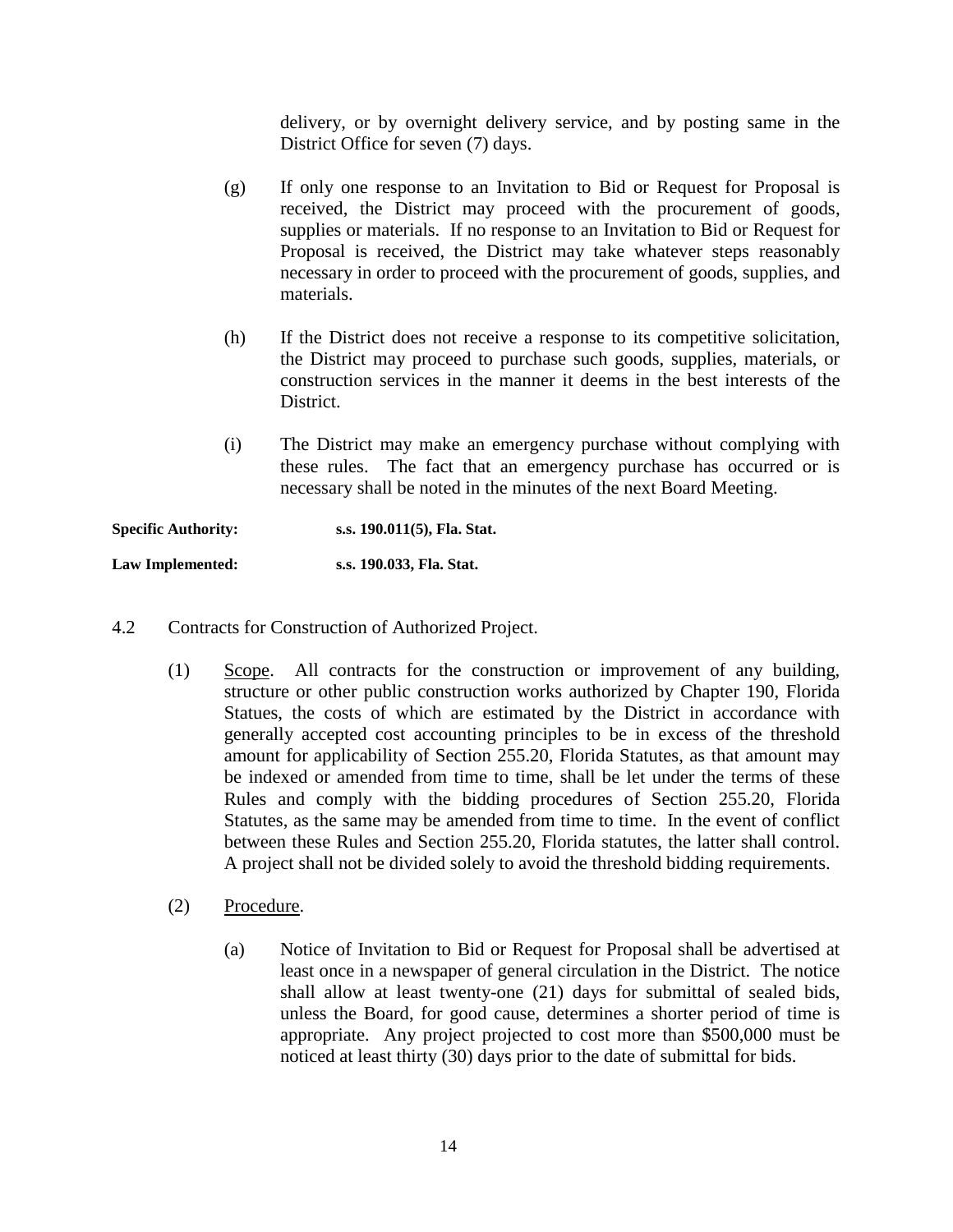- (b) The District may maintain lists of persons interested in receiving notices of Invitation to Bid or Requests for Proposals. Persons who provide their name and address to the District Office for inclusion on the list shall receive notices by mail.
- (c) To be eligible to submit a bid or proposal, a firm or individual must, at the time of receipt of its bid proposal:
	- 1. Hold all required applicable state professional licenses in good standing.
	- 2. Hold all required applicable federal licenses in good standing, if applicable.
	- 3. If the bidder is a corporation, hold a current and active Florida Corporate Charter or be authorized to do business in Florida in accordance with Chapter 607, Florida Statutes.
	- 4. Meet any special pre-qualification requirement set forth in the bid/proposal specifications.

Evidence of compliance with these Rules may be submitted with the bid or proposal, if required by the District.

- (d) Bids or proposals shall be opened at the time, date and place noted on the Invitation to Bid or Request for Proposals. Bids or proposals shall be evaluated in accordance with the Invitation to Bid or Request for Proposal and these Rules.
- (e) To assist in the determination of the most advantageous bidder, the District Representative may invite public presentation by firms regarding their qualifications, approach to the project, and ability to perform the contract in all respects.
- (f) In determining the most advantageous bidder, the District Representative may consider, in addition to the factors described in the invitation or request, the following:
	- 1. The ability and adequacy of the professional personnel employed by each bidder or proposer.
	- 2. The past performance of each bidder or proposer for the District and in other professional employment settings.
	- 3. The willingness of each bidder or proposer to meet time and budget requirements.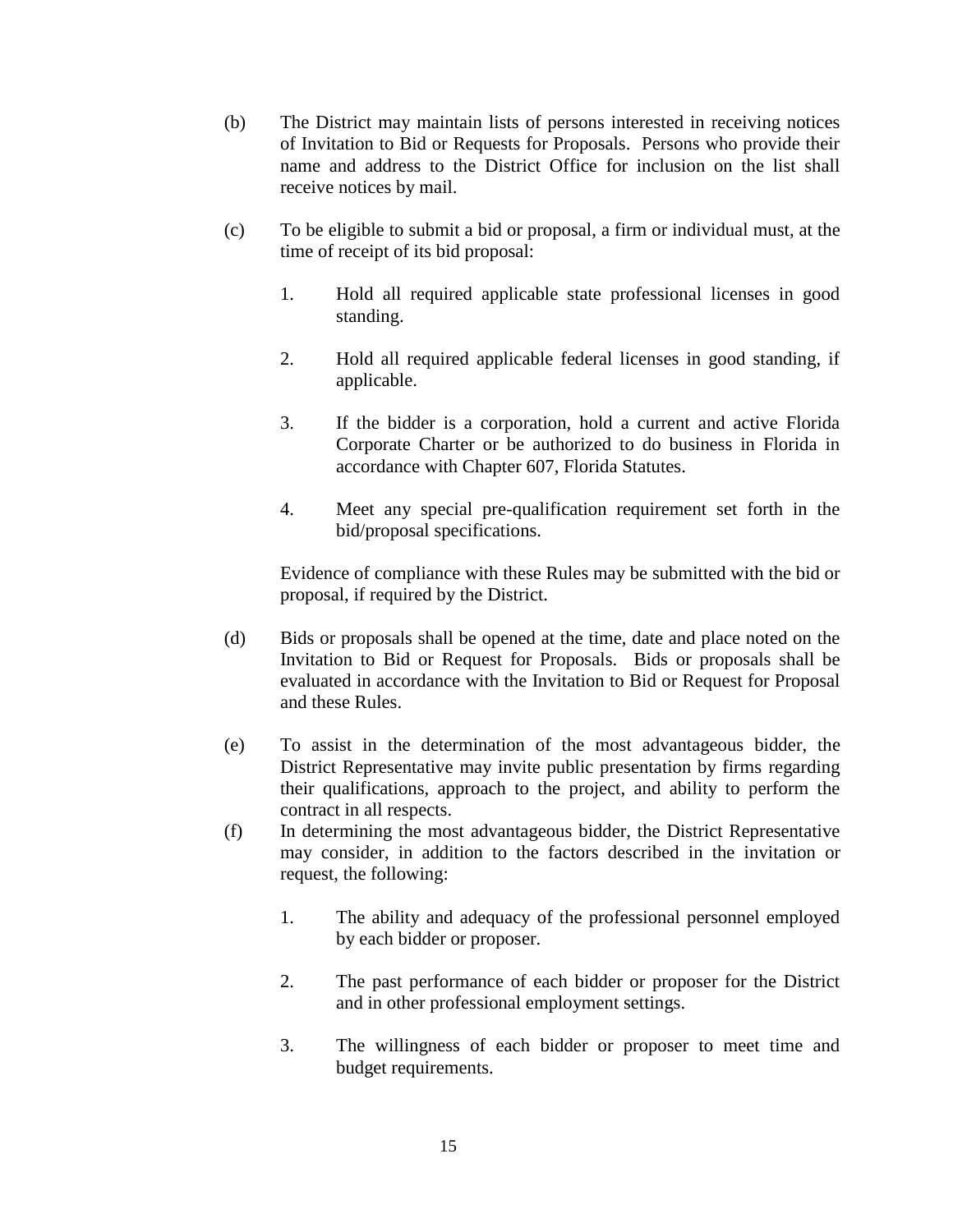- 4. The geographic location of each bidder or proposer's headquarters or office in relation to the project.
- 5. The recent, current, and project workloads of the bidder or proposer.
- 6. The volume of work previously awarded to each bidder or proposer.
- 7. Whether the cost components of each bid or proposal are appropriately balanced.
- 8. Whether the bidder or proposer is a certified minority business enterprise.
- (g) The Most Advantageous Bid/Proposal shall be accepted; however, the Board shall have the right to reject all bids, either because they are too high or because the Board determines it is in the best interests of the District. The Board may require bidders or proposers to furnish performance bonds and/or other bonds with a responsive surety to be approved by the Board. If the Board receives fewer than three (3) responses to an Invitation to Proposal, the Board, may, in its discretion, readvertise for additional bids without rejecting any submitted bid or proposal. In the event the bids exceed the amount of funds available to or allocated by the District for this purchase, the bids may be rejected. Bidders or proposers not receiving a contract award shall not be entitled to recover costs of bid or proposal preparation or submittal from the District.
- (h) Notice of the award or intent to award, including rejection of some or all bids, shall be provided in writing to all bidders or proposers by United States Mail, or by hand deliver, or by overnight delivery service, and by posting the same in the District Office for seven (7) days.

| <b>Specific Authority:</b> | s.s. 190.011(5), Fla. Stat.        |
|----------------------------|------------------------------------|
| Law Implemented:           | s.s. 190.033, 255.0525, Fla. Stat. |

- 4.3 Contracts for Maintenance Service.
	- (1) Scope. All contracts for maintenance of any District facility or project shall be let under the terms of these Rules if the cost exceeds the amount provided in Section 287.017, Florida Statutes, for CATEGORY FOUR, as such category may be amended from time to time by the State of Florida Department of Management Services. The maintenance of these facilities or projects may involve the purchase of contract services and /or goods, supplies or materials as defined herein. Where a contract for maintenance of such facility or project includes goods, supplies or materials and/or contract services, the District may in its sole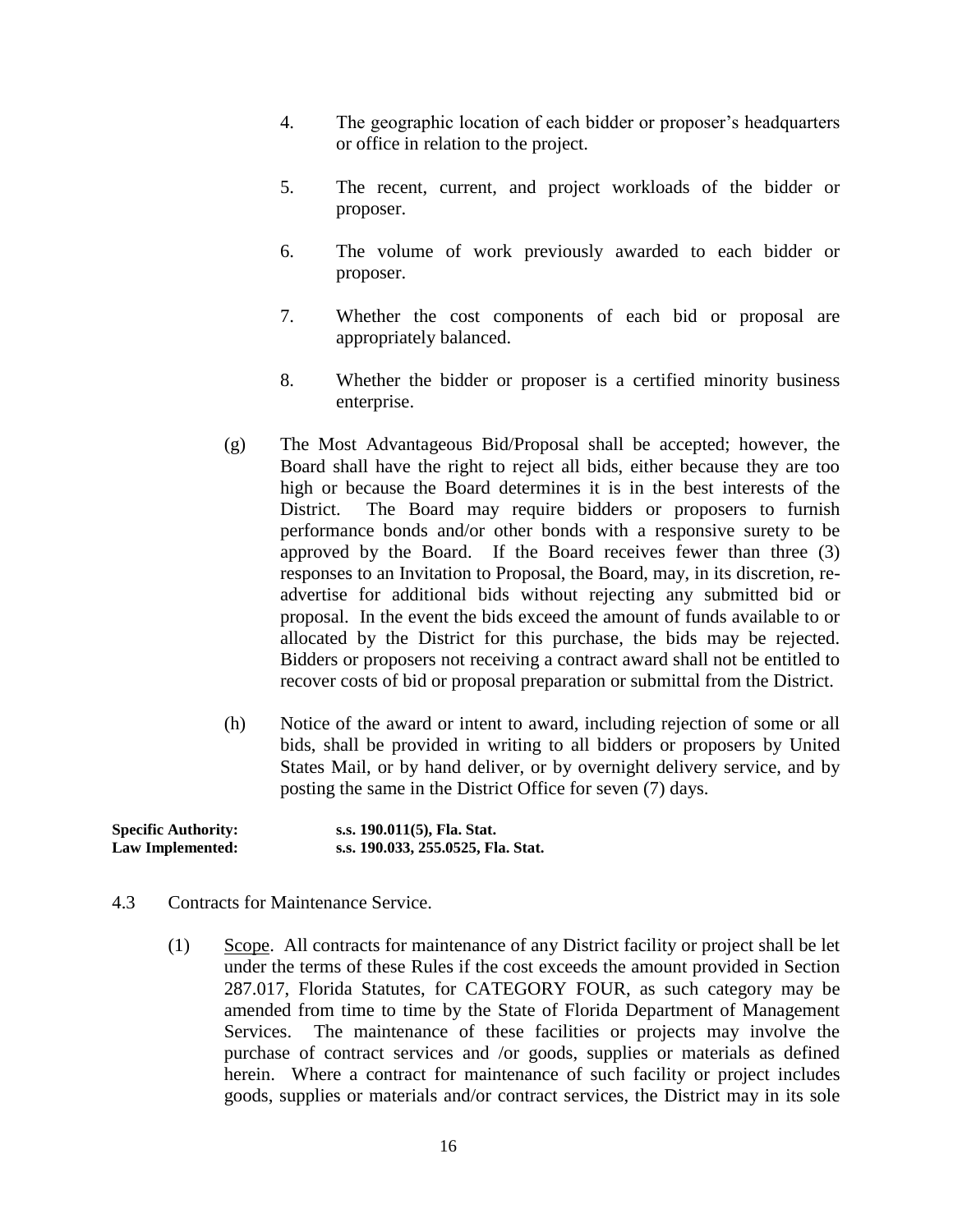discretion, award the contract according to the Rules in this subsection in lieu of separately bidding for maintenance, goods, supplies and materials, and contract services. However, a project shall not be divided solely in order to avoid the threshold bidding requirements.

- (2) Procedure.
	- (a) Notice of Invitation to Bid or Request for Proposal shall be advertised at least once in a newspaper of general circulation in the District. The notice shall allow at least seven (7) days for submittal of bids, unless the Board, for good cause, determines a shorter period of time is appropriate.
	- (b) The District may maintain lists of persons interested in receiving notices of Invitations to Bid or Requests for Proposals. Persons who provide their name and address to the District Office for inclusion on the list shall receive notices by mail.
	- (c) In order to be eligible to submit a bid or proposal, a firm or individual must, at the time of receipt of the bids or proposals:
		- 1. Hold the required applicable state and professional licenses in good standing.
		- 2. Hold all required applicable federal licenses in good standing, if any.
		- 3. Hold a current and active Florida Corporate Charter or be authorized to do business in Florida in accordance with Chapter 607, Florida Statutes, if the bidder is a corporation.
		- 4. Meet any special pre-qualification requirements set forth in the bid proposal specifications.

Evidence of compliance with these Rules may be submitted with the bid, if required by the District.

- (d) Bids or Proposals shall be opened at the time, date and place noted on the Invitation to Bid or Request for Proposal. Bids and Proposals shall be evaluated in accordance with the Invitation or Request and these Rules.
- (e) To assist in the determination of the Most Advantageous Bid or Proposal, the District Representative may invite public presentation by firms regarding their qualifications, approach to the project, and ability to perform the contract in all respects.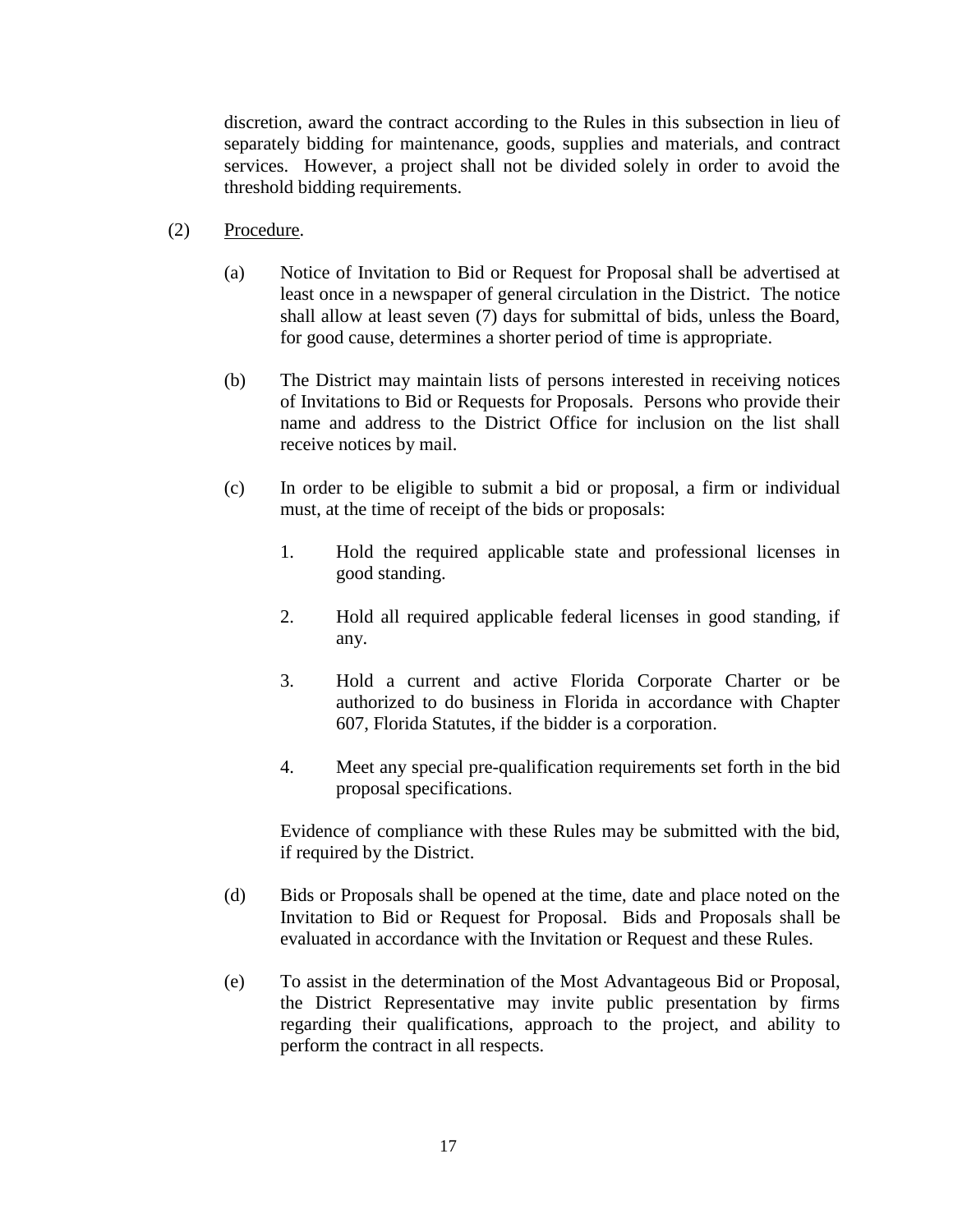- (f) In determining the Most Advantageous Bid or Proposal, the District Representative may consider, in addition to the factors described in the Invitation or request, the following:
	- 1. The ability and adequacy of the professional personnel employed by each bidder or proposer.
	- 2. The past performance of each bidder or proposer for the District and in other professional employment settings.
	- 3. The willingness of each bidder or proposer to meet time and budget requirements.
	- 4. The geographic location of each bidder or proposer's headquarters or office in relation to the project.
	- 5. The recent, current, and project workloads of the bidder or proposer.
	- 6. The volume of work previously awarded to each bidder or proposer.
	- 7. Whether the cost components of each bid or proposal are appropriately balanced.
	- 8. Whether the bidder or proposer is a certified minority business enterprise.
- (g) The Most Advantageous Bid or Proposal may be accepted; however, the Board shall have the right to reject all bids or proposals, either because they are too high or because the Board determines it is in the best interests of the District. The Board may require bidders to furnish performance bonds and/or other bonds with a responsive surety to be approved by the Board. If the Board receives fewer than three (3) responses to an Invitation to Proposal, the Board, may, in its discretion, re-advertise for additional bids without rejecting any submitted bid or proposal. In the event the bids or proposals exceed the amount of funds available to or allocated by the District for this purchase, the bids or proposals may be rejected. Bidders or proposers not receiving a contract award shall not be entitled to recover costs of bid or proposal preparation or submittal from the District.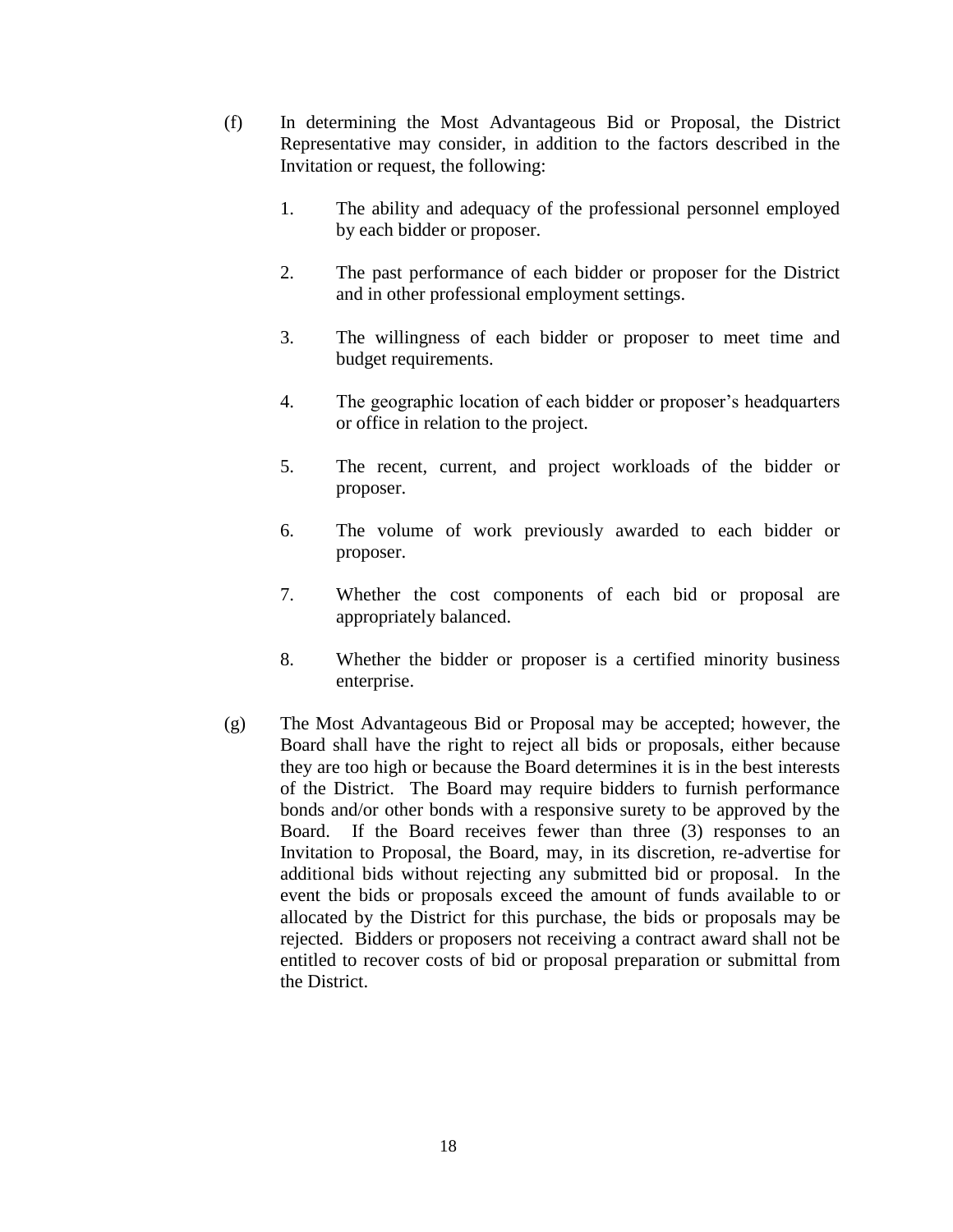(h) Notice of the award or intent to award, including rejection of some or all bids or proposals, shall be provided in writing to all bidders or proposers by United States Mail, or by hand deliver, or by overnight delivery service, and by posting the same in the District Office for seven (7) days.

**Specific Authority: s.s. 190.011(5), Fla. Stat.**

**Law Implemented: s.s. 190.033, Fla. Stat.**

#### 4.4 Purchase of Insurance.

- (1) Scope. The purchase of life, health, accident, hospitalization, legal expense, or annuity insurance, or all or any kind of such insurance for the officers and employees of the District, and for health, accident, hospitalization, and legal expenses upon a group insurance plan by the District, shall be governed by these Rules. Nothing in this Rule shall require the District to purchase insurance.
- (2) Procedure. For a purchase of insurance within the scope of these Rules, the following procedure shall be followed:
	- (a) The Board shall cause to be prepared a Notice of Invitation to Bid.
	- (b) Notice of Invitation to Bid may be advertised at least once in a newspaper of general circulation in the District. The notice shall allow at least seven (7) days for submittal of bids, unless the Board, for good cause, determines a shorter period of time is appropriate.
	- (c) The District may maintain a list of persons interested in receiving notices of Invitations to Bid. Persons who provide their name and address to the District Office for inclusion on the list shall receive notices by mail.
	- (d) Bids shall be opened at the time and place noted in the Invitation to Bid.
	- (e) If only one (1) response to an Invitation to Bid is received, the District may proceed with the purchase. If no response to an Invitation to Bid is received, the District may take whatever steps are reasonably necessary in order to proceed with the purchase.
	- (f) The Board has the right to reject any and all bids and such reservations shall be included in all solicitations and advertisements.
	- (g) Simultaneously with the review of the submitted bids, the District may undertake negotiations with those companies which have submitted reasonable and timely bids and, in the opinion of the District, are fully qualified and capable of meeting all services and requirements. Bid responses shall be evaluated in accordance with the specifications and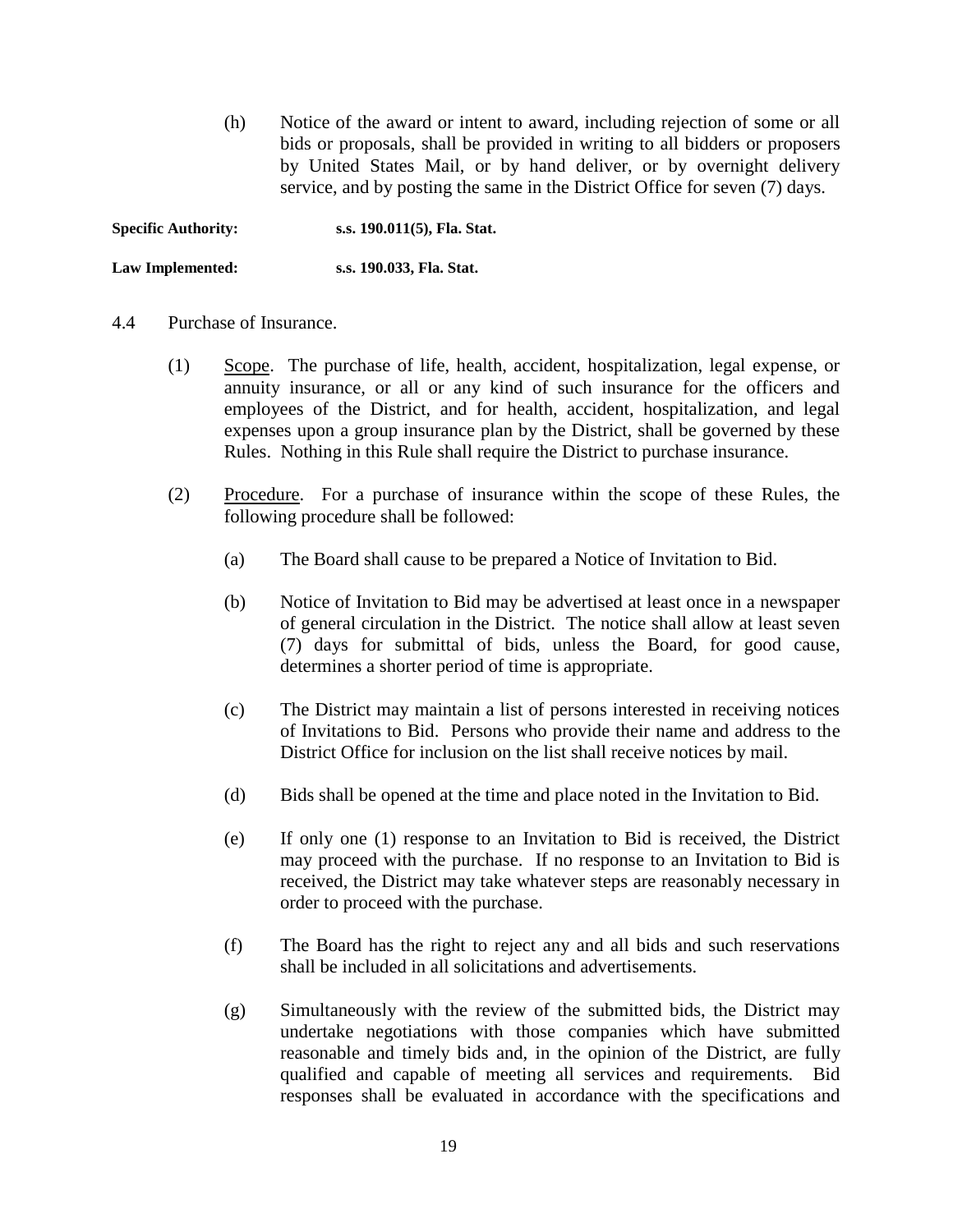criteria contained in the Invitation to Bid; in addition, the total cost to the District, if any, to the District Officers, employees, or their dependents, the geographic location of the company's headquarters and offices in relation to the District, and the ability of the company to guarantee premium stability may be considered. A contract to purchase insurance shall be awarded to that company whose response to the Invitation to Bid best meets the overall need of the District, its officers, employees and/or dependents.

(h) Notice of the award or intent to award, including rejection of some or all bids, shall be provided in writing to all bidders by United States Mail, by hand delivery service, and by posting the same in the District Office for seven (7) days.

**Specific Authority: s.s. 190.011(5), Fla. Stat.**

**Law Implemented: s.s. 112.08, Fla. Stat.**

- 4.5 Procedure for Purchasing Contractual Services.
	- (1) Scope. All purchases for contractual services (except for maintenance services) may, but are not required to, be made by competitive Invitation to Bid. If state or federal law prescribes with whom the District must contract, or established the rate of payment, then these Rules shall not apply. A contract involving both goods, supplies, and materials plus contractual services may, at the discretion of the Board, be treated as a contract for goods, supplies, and materials.
	- (2) Procedure. When a purchase of contractual services is within the scope of this Rule (and the District has elected to follow this procedure), the following procedure shall be followed:
		- (a) The Board shall cause to be prepared a notice of Invitation to Bid or Request for Proposal, as appropriate.
		- (b) Notice of Invitation to Bid shall be advertised at least once in a newspaper of general circulation in the District. The notice shall allow at least seven (7) days for submittal of bids, unless the Board, for good cause, determines a shorter period of time is appropriate.
		- (c) The District may maintain a list of persons interested in receiving notices of Invitations to Bid or Requests for Proposals. The District shall make a good faith effort to provide written notice, by United States Mail, to persons who provide their names and addresses to the District Office for inclusion on the list. However, failure of a person to receive the notice shall not invalidate any contract awarded in accordance with these Rules and shall not be the basis for a protest of any contract award.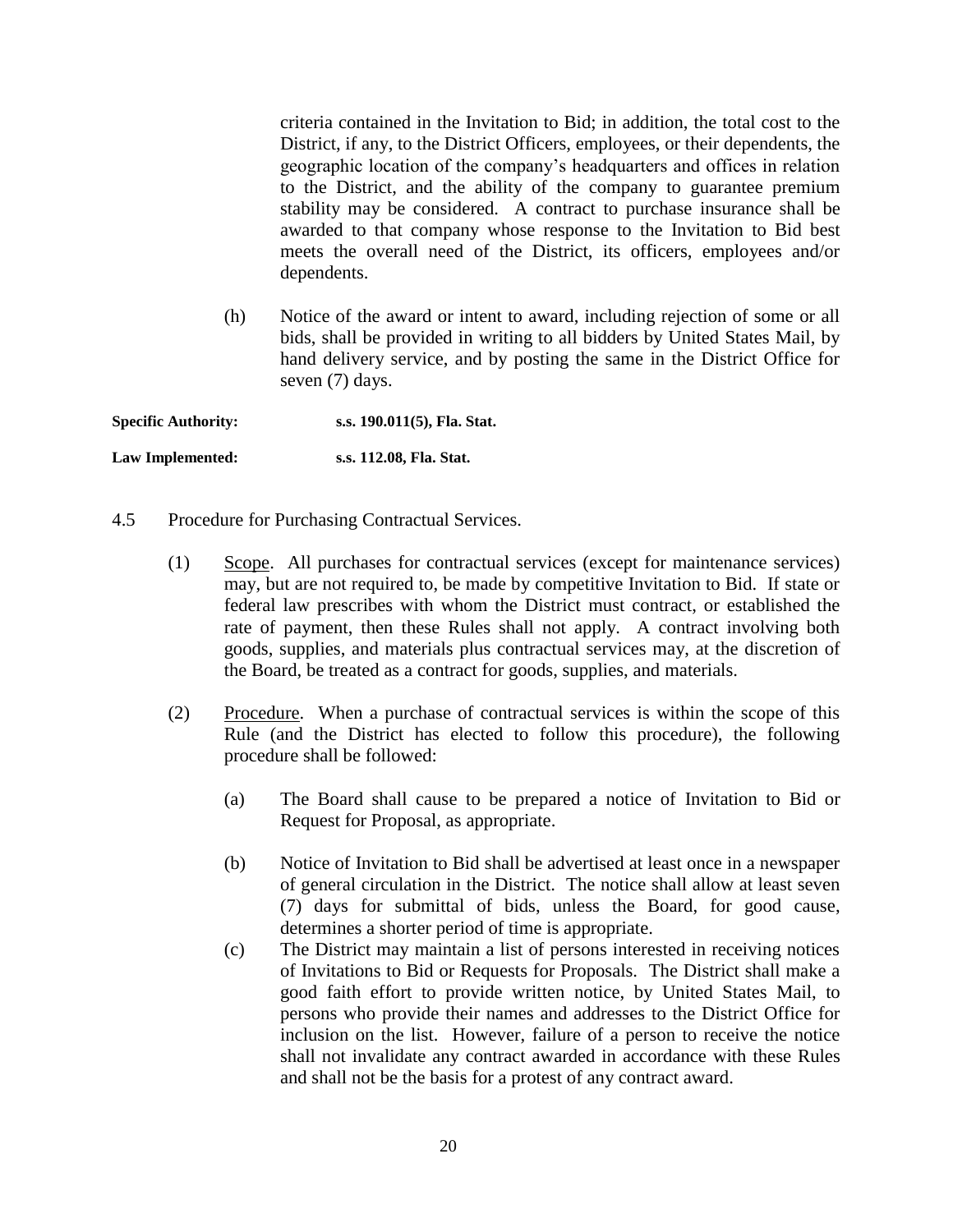- (d) Bids or proposals shall be opened at the time and place noted on the Invitation to Bid and Request for Proposal. Bids and proposals shall be evaluated in accordance with Invitation to Bid or Request for Proposal and these Rules.
- (e) If only one (1) response to an Invitation to Bid or Request for Proposal is received, the District may proceed with the procurement for contractual services from such bidder or proposer. If no response to an Invitation to Bid or Request for Proposal is received, the District may take whatever steps are reasonably necessary in order to proceed with the procurement of the needed contractual services.
- (f) The Board has the right to reject any and all bids or proposals. The reservation regarding the right to reject shall be included in all solicitations and advertisements. If the bids or proposals exceed the amount of funds available to or allocated by the District for this purchase, the bids or proposals may be rejected. Bidders and proposers not receiving a contract award shall not be entitled to recover any costs of bid or proposal preparation or submittal from the District.
- (g) The Most Advantageous Bid or Proposal may be accepted by the District. The Board may require bidders to furnish bid, performance and/or other bonds with a reasonable surety to be approved by the Board.
- (3) Notice. Notice of contract award, including the rejection of some or all bids or proposals, shall be provided in writing to all bidders or proposers by United States Mail, overnight delivery, or by hand delivery, and by posting same in the District Office for seven (7) days.
- (4) Contract Renewal. Renewal of a contract for contractual services shall be in writing and shall be subject to the same terms and conditions set forth in the initial contract, unless otherwise provided in the initial contract. Renewal shall be contingent upon satisfactory performance evaluations by the District.
- (5) Contract Manager and Contract Administrator. The Board may designate a representative to function as contract manager, who shall be responsible for enforcing performance of the contract terms and conditions and serve as the liaison with the contractor. The Board may also designate a representative to function as contract administrator, who shall be responsible for maintaining all contract files and financial information. One person may serve as both contract manager and administrator.
- (6) Emergency Purchase. The District may make an emergency purchase of contractual services without complying with these Rules. The fact that an emergency purchase has occurred or is necessary shall be noted in the minutes of the next Board meeting.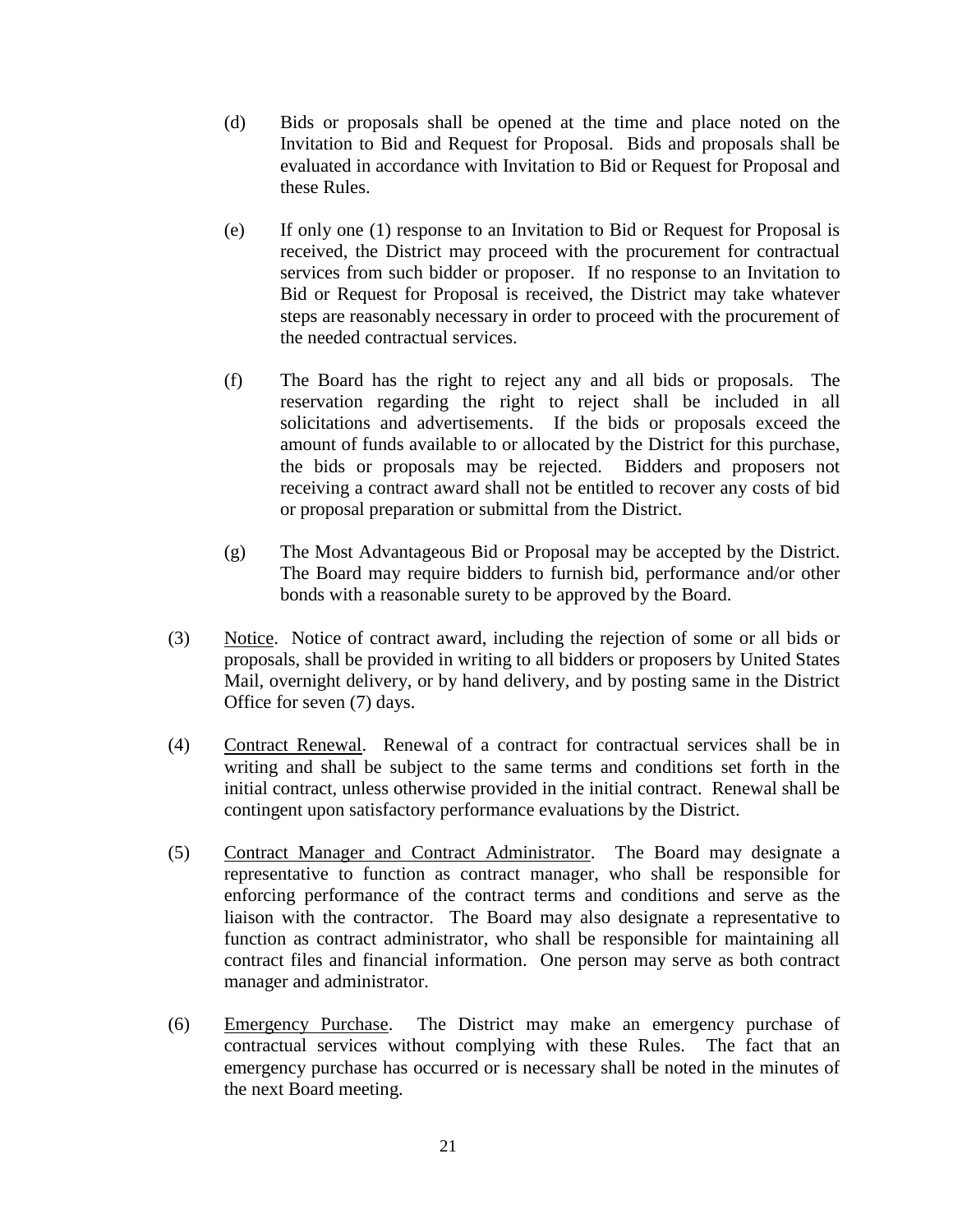(7) Continuing Contract. Nothing in this Rule shall prohibit a continuing contract between a firm or an individual and the District.

| <b>Specific Authority:</b> | s.s. 190.011(5), Fla. Stat. |
|----------------------------|-----------------------------|
| Law Implemented:           | s.s. 190.033(3), Fla. Stat. |

4.6 Procedure Under Consultant's Competitive Negotiations Act.

In order to comply with the requirements of Section 287.055, Florida Statutes (regarding certain types of professional services), the following procedures are outlined for selection of firms or individuals to provide professional services exceeding the thresholds herein described and in the negotiation of such contracts.

- (1) Qualifying Procedures. In order to be eligible to submit a bid or proposal, a firm must, at the time of receipt of the bid or proposal:
	- (a) Hold all required applicable state professional licenses in good standing.
	- (b) Hold all required applicable federal licenses in good standing, if any.
	- (c) If the bidder is a corporation, hold a current and active Florida Corporate Charter or be authorized to do business in Florida in accordance with Chapter 607, Florida Statutes.
	- (d) Meet any pre-qualification requirements set forth in the project or bid specifications. Qualification standards may include, but are not limited to, capability and adequacy of personnel, past record, and experience of the bidding entity.

Evidence of compliance with this Rule may be submitted with the bid, if requested by the District.

(2) Public Announcement. Prior to a public announcement that professional services are required for a project, the Board shall identify the project as meeting the threshold requirement. Except in cases of valid public emergencies as certified by the Board, the District shall announce each occasion when professional services are required for a project by publishing a notice providing a general description of the project and method for interested consultants to apply for consideration. The notice shall appear in at least one (1) newspaper of general circulation in the District and in such other places as the District deems appropriate. The District may maintain lists of persons interested in receiving such notices. These persons are encouraged to submit annually statements of qualifications and performance data. Persons who provide their name and address to the District Manager for inclusion on the list shall receive notices by mail. The Board has the right to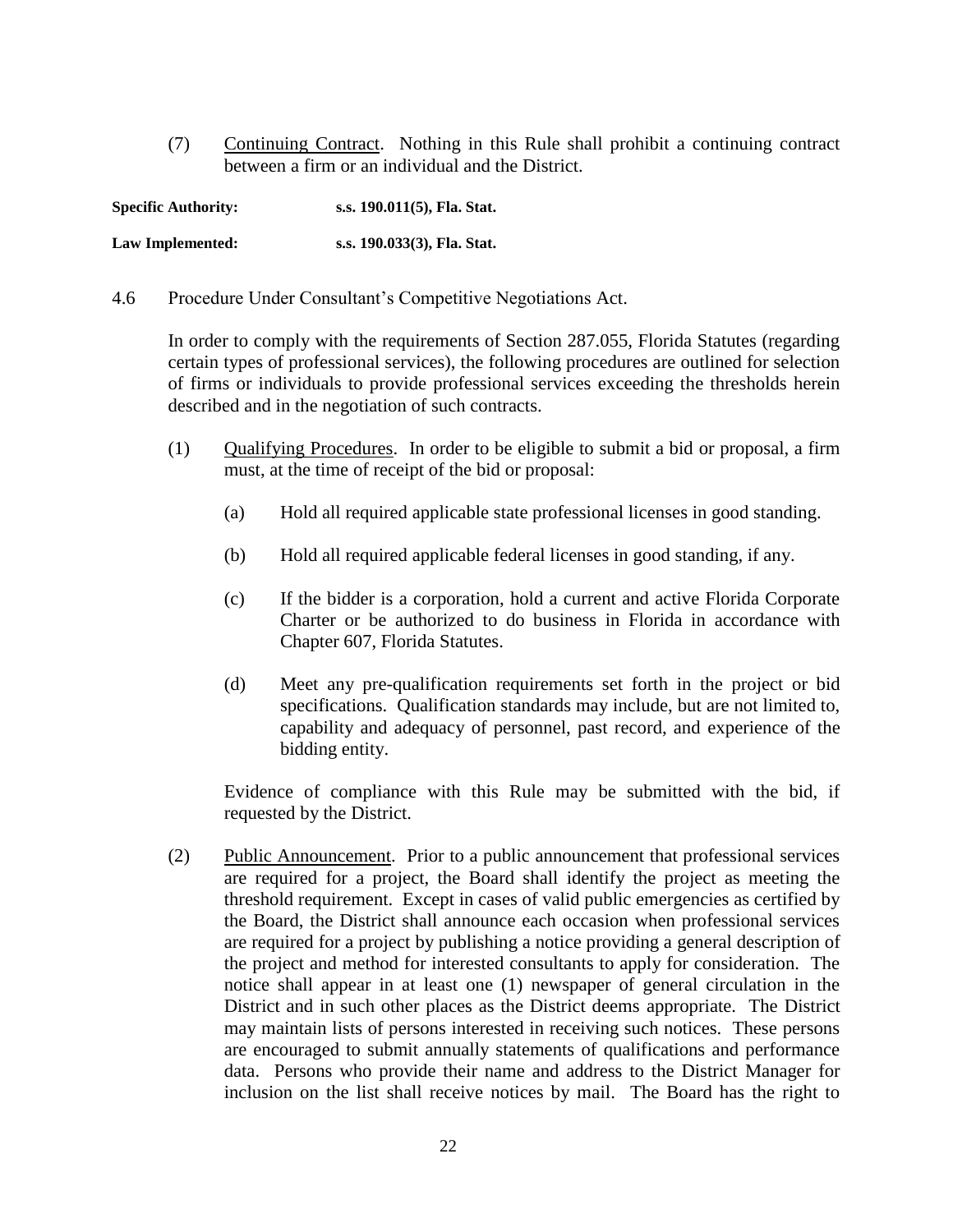reject any and all bids, and such reservation shall be included in the public announcement. Bidders not receiving a contract award shall not be entitled to recover any costs of bid preparation or submittal from the District.

- (3) Competitive Selection.
	- (a) The Board shall review and evaluate the data submitted in response to the notice described above regarding qualifications and performance ability, as well as any statements of qualification of file. The Board shall conduct discussions with, and may require public presentation by firms regarding their qualifications, and/or public presentation, select and list the firms, in order of preference, deemed to be the most highly capable and qualified to perform the required professional services, after considering these and other appropriate criteria:
		- 1. The ability and adequacy of the professional personnel employed by each firm.
		- 2. Each firm's past performance for the District in other professional employment settings.
		- 3. The willingness of each firm to meet time and budget requirements.
		- 4. The geographic location of each firm's headquarters or office in relation to the project.
		- 5. The recent, current, and projected workloads of each firm.
		- 6. The volume of work previously awarded to each firm.
		- 7. Whether a firm is a certified minority business enterprise.

Nothing in these Rules shall prevent the District from evaluating and eventually selecting a firm if less than three (3) responses, including responses indicating a desire not to submit a formal bid on a given project, are received.

(b) If the selection process is administered by a person other than the full Board, the selection made will be presented to the full Board with a recommendation that competitive negotiations be instituted with the selected firms in order of preference listed.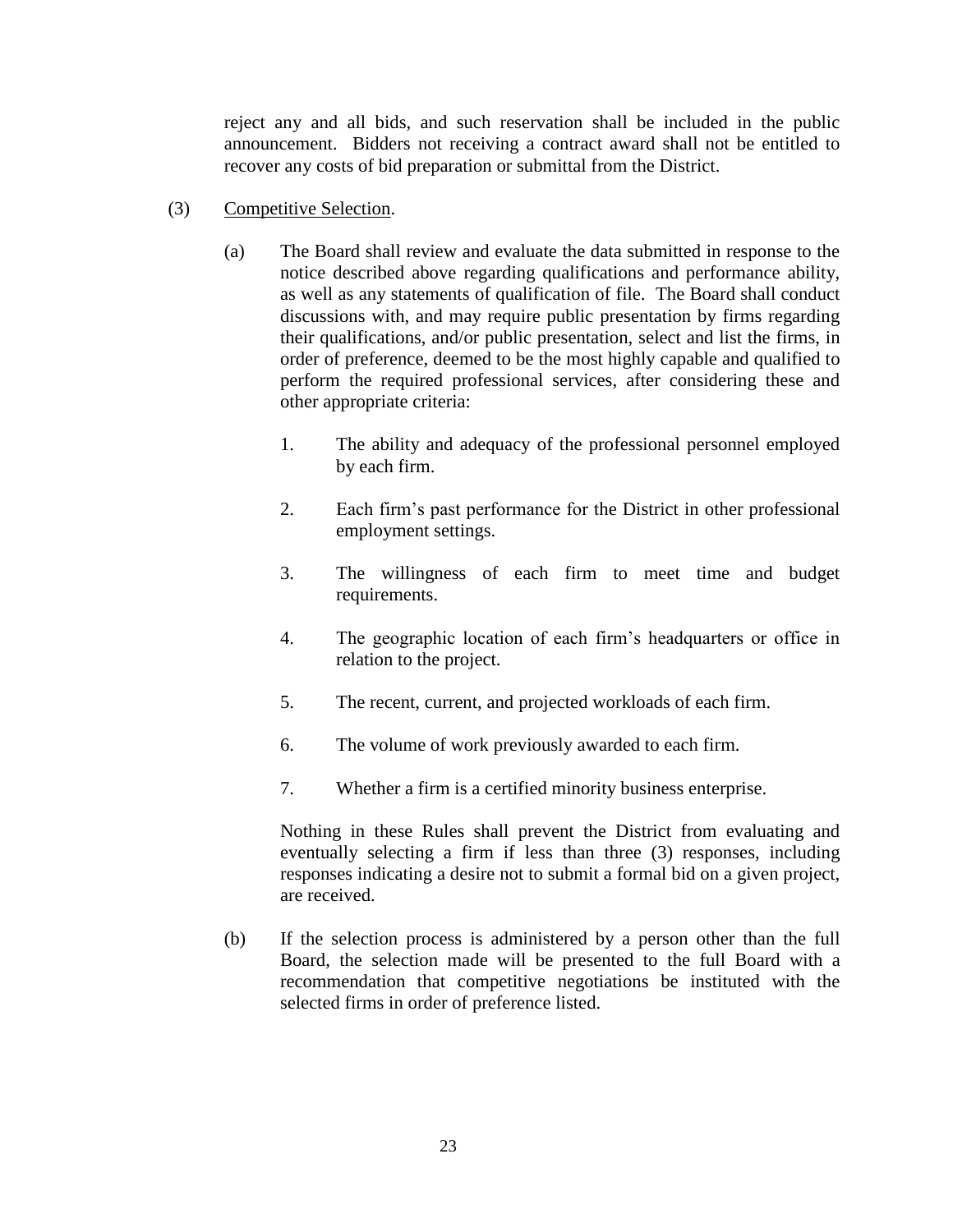### (4) Competitive Negotiation.

- (a) After the Board has authorized the beginning of competitive negotiations, the District may begin such negotiations with the firm listed as the most qualified to perform the required professional services.
- (b) In negotiating a lump-sum or cost-plus-a-fixed-fee professional contract for more than the threshold amount provided in Section 287.017, Florida Statutes, for CATEGORY FOUR, the firm receiving the award shall be required to execute a truth-in-negotiation certificate stating that "wage rates and other factual unit costs supporting the compensation are accurate, complete, and current at the time of contracting." In addition, any professional service contract under which such a certificate is required, shall contain a provision that "the original contract price and any additions thereto, shall be adjusted to exclude any significant sums by which the Board determines the contract price was increased due to inaccurate, incomplete, or noncurrent wage rates and other factual unit costs."
- (c) Should the District within twenty-one (21) days be unable to negotiate a satisfactory agreement with the firm determined to be the most qualified at a price deemed by the District to be fair, competitive, and reasonable then unless modified by the Board, negotiations with that firm shall be terminated and the District shall immediately begin negotiations with the second most qualified firm. If a satisfactory agreement with the second firm cannot be reached within twenty-one (21) days (unless modified by the Board to the contrary) those negotiations shall be terminated and negotiations with the third most qualified firm shall be undertaken.
- (d) Should the District be unable to negotiate a satisfactory agreement with any of the selected firms within twenty-one (21) days (unless modified by the Board to the contrary) additional firms shall be selected by the District, in order of their competence and qualifications. Negotiations shall continue, beginning with the first-named firm on the list, until an agreement is reached or the list of firms is exhausted.
- (e) Once an agreement with a firm or individual is reached, notice of the award or intent to award, including the rejection of some or all bids, shall be provided in writing to all bidders by United States Mail, by hand delivery, or by overnight delivery service, and by posting same in the District Office for seven (7) days.
- (5) Continuing Contract. Nothing in this Rule shall prohibit a continuing contract between a firm or an individual and the District.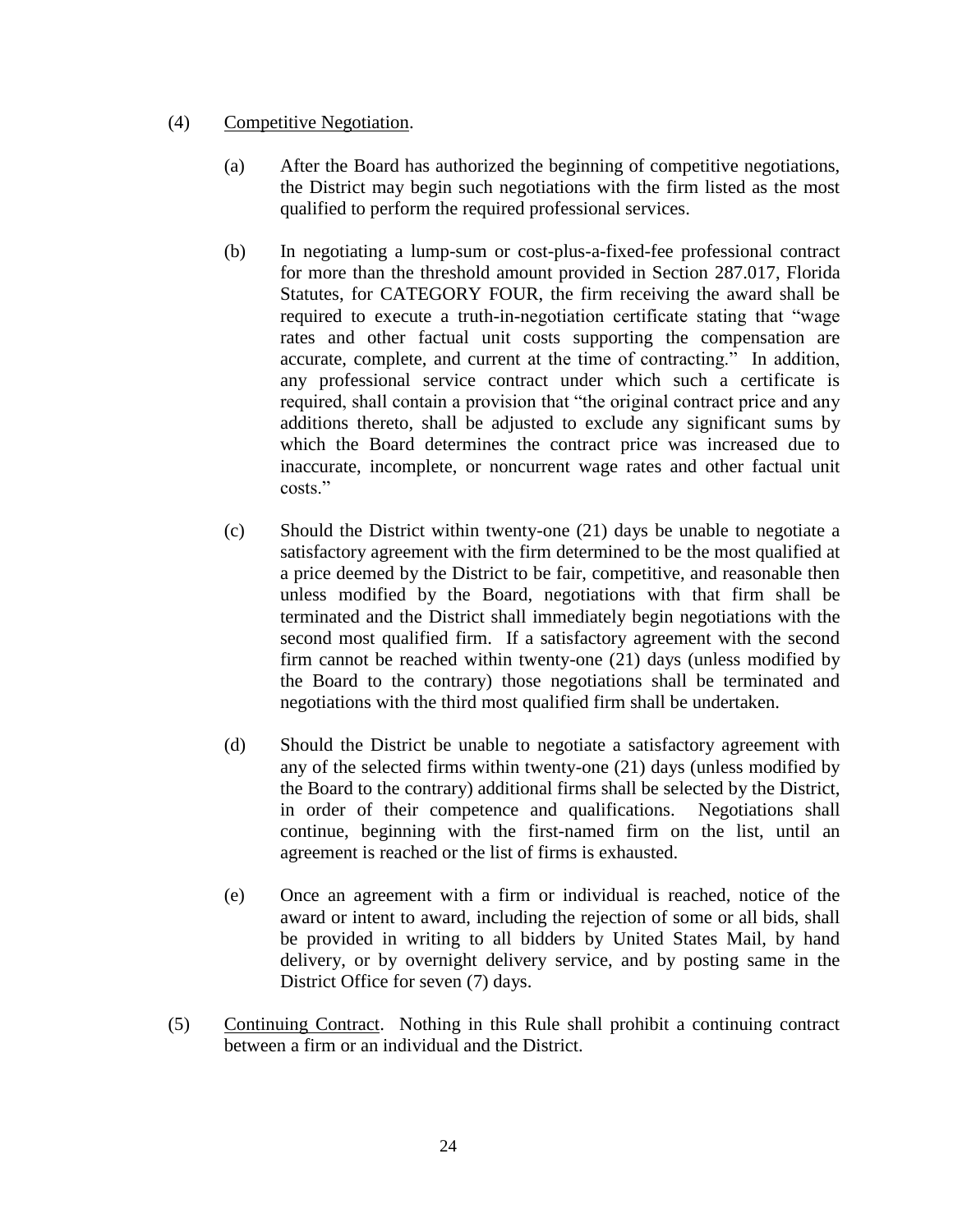(6) Emergency Purchase. The District may make an emergency purchase without complying with these Rules. The fact that an emergency purchase has occurred or is necessary shall be noted in the minutes of the next Board meeting.

| <b>Specific Authority:</b> | s.s. 190.011(5), Fla. Stat.                   |
|----------------------------|-----------------------------------------------|
| Law Implemented:           | s.s. 190.011(3), 287.055, 190.033, Fla. Stat. |

5.0 Bid Protests Under Consultants' Competitive Negotiations Act.

Notwithstanding any other provision in these Rules, the resolution of any protests regarding the decision to solicit or award a contract for a bid or proposal shall be in accordance with this section.

- (1) Notice. The District shall give all bidders written notice of its decision to award or intent to award a contract, including rejection of some or all bids, by United States Mail (which shall be deemed delivered two (2) days after delivery to the U.S. Postal Service), by certified/registered mail return receipt requested, by hand delivery, or by overnight delivery service (which shall be deemed delivered by the next business day), and by posting same in the District Office for seven (7) days. The notice shall include the following statement: "Failure to file a protest within the time prescribed in Section 5.2 of the Rules of Miami World Center Community Development District shall constitute a waiver of proceedings under those Rules."
- (2) Filing. Any person who is affected adversely by the District's decision or intended decision shall file with the District a notice of protest within seventy-two (72) hours after the posting of the final bid tabulation or after receipt of the notice of the District decision or intended decision, and shall file a formal written protest within seven (7) days after the date of filing of the notice of protest. The notice of protest shall identify the procurement by title and number or any other language that will enable the District to identify it, shall state that the person intends to protest the decision, and shall state with particularity the law and facts upon which the protest is based. With respect to a protest of the specifications contained in an Invitation to Bid or in a Request for Proposals, the notice of protest shall be filed in writing within seventy-two (72) hours after the receipt of the notice of the project plans and specifications (or intended project plans and specifications) in an Invitation to Bid or Request for Proposals, and the formal written protest shall be filed within seven (7) days after the date when notice of protest is filed. Failure to file a notice of protest, or failure to file a formal written protest, shall constitute a waiver of all further proceedings.
- (3) Award Process. Upon a receipt of a notice of protest which has been timely filed, the District shall stop the bid solicitation process (or the contract and award process) until the subject of the protest is resolved. However, if the District sets forth in writing particular facts and circumstances which require the continuance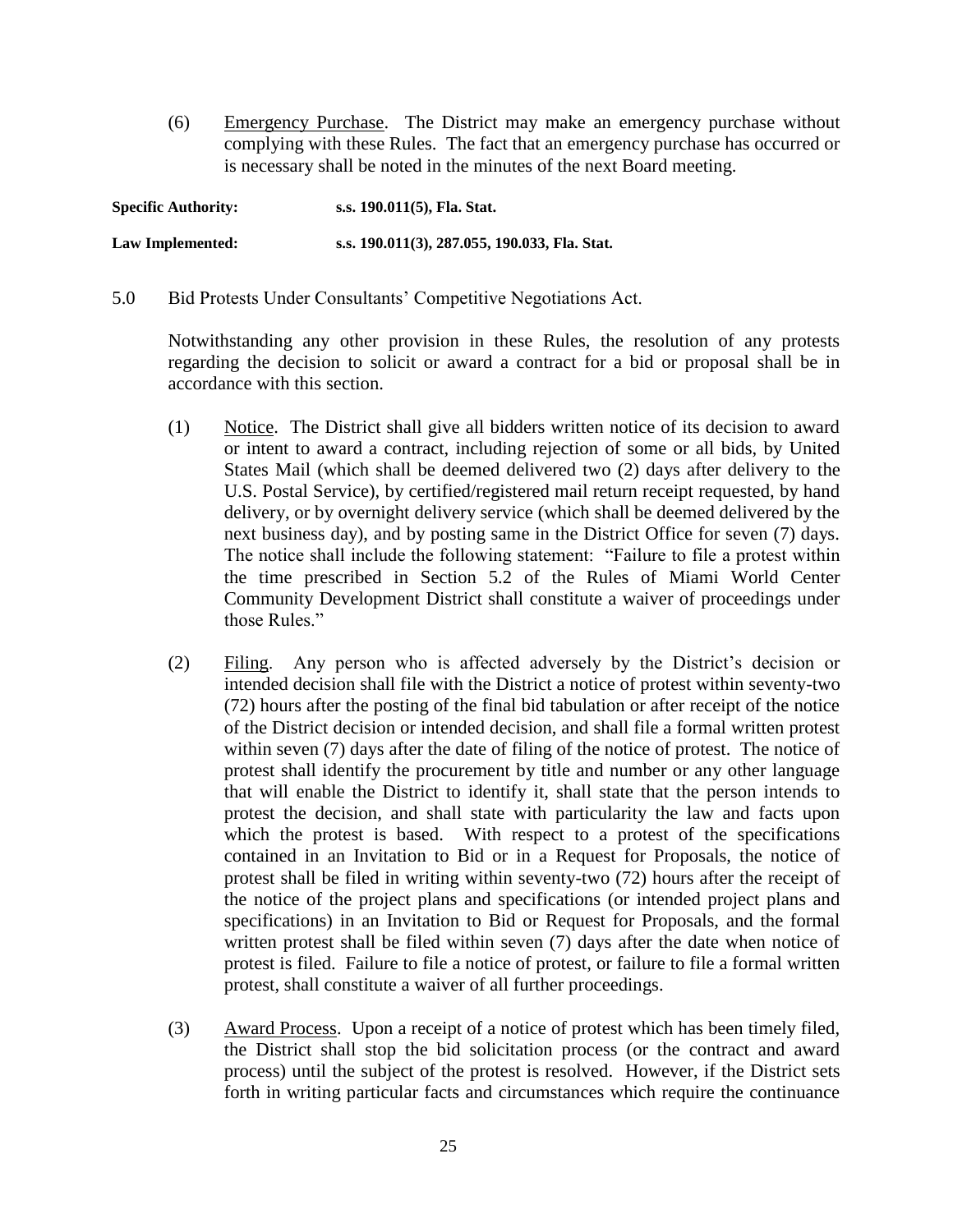of the process without delay in order to avoid immediate and serious danger to the public health, safety, or welfare, the award process may continue.

- (4) Mutual Agreement. The District, on its own initiative or upon the request of a protester, shall provide an opportunity to resolve the protest my mutual agreement between the parties within seven (7) days, excluding Saturdays, Sundays and legal holidays, upon receipt of a formal written request.
- (5) Proceedings. If the subject of a protest is not resolved by mutual agreement, a proceeding shall be conducted in accordance with the procedural guidelines set forth in Section 3.0.

| <b>Specific Authority:</b> | s.s. 120.57(3), 190.011(5) Fla. Stat. |
|----------------------------|---------------------------------------|
| Law Implemented:           | s.s. 120.57(3), 190.033, Fla. Stat.   |

5.1 Protests With Respect To Contracts Awarded Or Bid Documents.

The resolution of any protests regarding Bid Documents or the decision to award a contract for a bid or proposal shall be in accordance with section 5.1.

- (1) Notice. The District shall give all bidders or proposers written notice of a decision to award or to reject all bids by posting the notice in the District Office for seven (7) days, with a copy being provided to all submitting firms by United States Mail (which shall be deemed delivered two (2) days after delivery to the U.S. Postal Service), by certified/registered mail return receipt requested, or by hand delivery. The notice shall include the following statement: "Failure to file a written protest with the District within seventy-two (72) hours following the receipt of notice of the District's decision to award a contract shall constitute a waiver of any objection to the award of such contract."
- (2) Filing.
	- (a) Any firm or person who is affected adversely by a District decision to award a contract shall file with the District a written notice of protest within seventy-two (72) hours after receipt of the notice of the District's decision, and shall file a formal written protest with the District within seven (7) calendar days after timely filing the initial notice of protest. For purposes of this Rule, wherever applicable, filing will be perfected and deemed to have occurred upon receipt of the District. Failure to timely file a notice of protest or failure to timely file a formal written protest shall constitute a waiver of any right to object to or protest the District's decision or contract award. The formal written protest shall state with particularity the facts and law upon which the protest is based.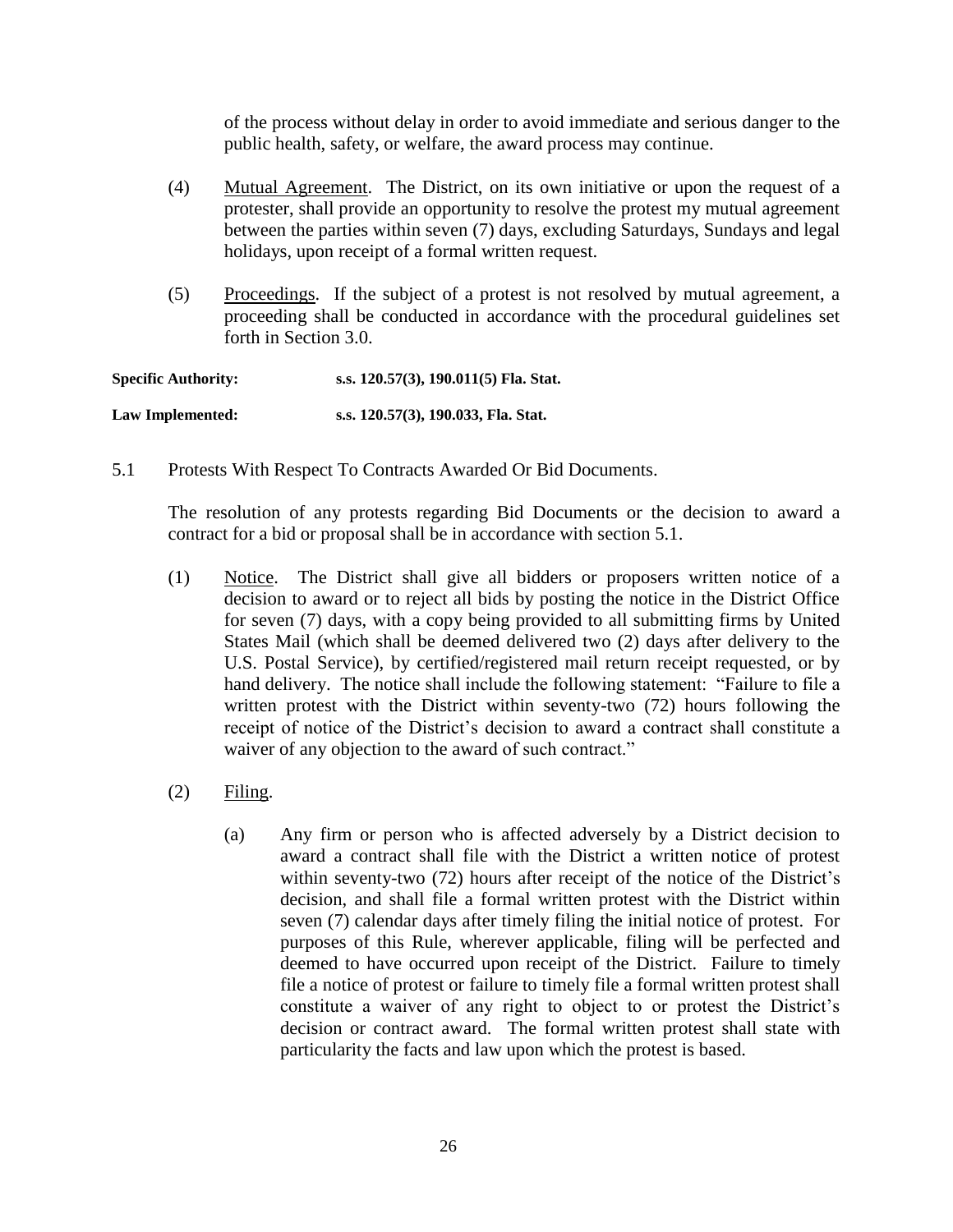- (b) With respect to a protest regarding the Bid Documents, including specifications or other requirements contained in an Invitation to Bid or in a Request for Proposals, the notice of protest shall be filed in writing within seventy-two (72) hours after the receipt of the proposed project plans and specifications or other contract documents. The formal protest setting forth with particularity the facts and law upon which the protest is based shall be filed within seven (7) calendar days after the initial notice of protest was filed. Failure to timely file a notice of protest or failure to timely file a formal written protest shall constitute a waiver of any right to object to or protest with respect to the aforesaid plans, specifications or contract documents.
- (3) Award Process. Upon receipt of a timely filed notice of protest, the District shall abate the contract award process until the protest is resolved by final Board action. However, if the District determines particular facts and circumstances require the continuance of the contract award process without delay in order to avoid immediate and serious danger to the public health, safety, or welfare, the contract award process may continue. In such circumstances, the contract awarded shall be conditioned on the outcome of the protest.
- (4) Informal Proceeding. If the Board determines a protest does not involve a disputed issue of material fact, the Board may, but is not obligated to, schedule an informal proceeding to consider the protest. Such informal proceeding shall be at a time and place determined by the Board. Notice of such proceeding shall be posted in the office of the District not less than three (3) calendar days prior to such informal proceeding, with copy being mailed to the protestant and any substantially affected person or parties. Within fifteen (15) calendar days following the informal proceeding, the Board shall issue a written decision setting forth the factual, legal, and policy grounds for its decision.
- (5) Formal Proceeding. If the Board determines a protest involves disputed issues of material fact or if the Board elects not to use the informal proceeding process provided above, the District shall schedule a formal hearing to resolve the protest in accordance with the procedural guidelines set forth in Section 3.0.

**Specific Authority: s.s. 120.57, 190 011(5), Fla. Stat.**

**Law Implemented: s.s. 190.033, Fla. Stat.**

5.2 Bid Protests Relating to Any Other Award.

Notwithstanding any other provision in these Rules, the resolution of any protests regarding the decision to solicit or award a contract for a bid proposal under Sections 4.1, 4.2, or 4.5 shall be in accordance with Section 5.2.

(1) Notice. The District shall give all bidders written notice of its decision to award or intent to award a contract, including rejection of some or all bids, by United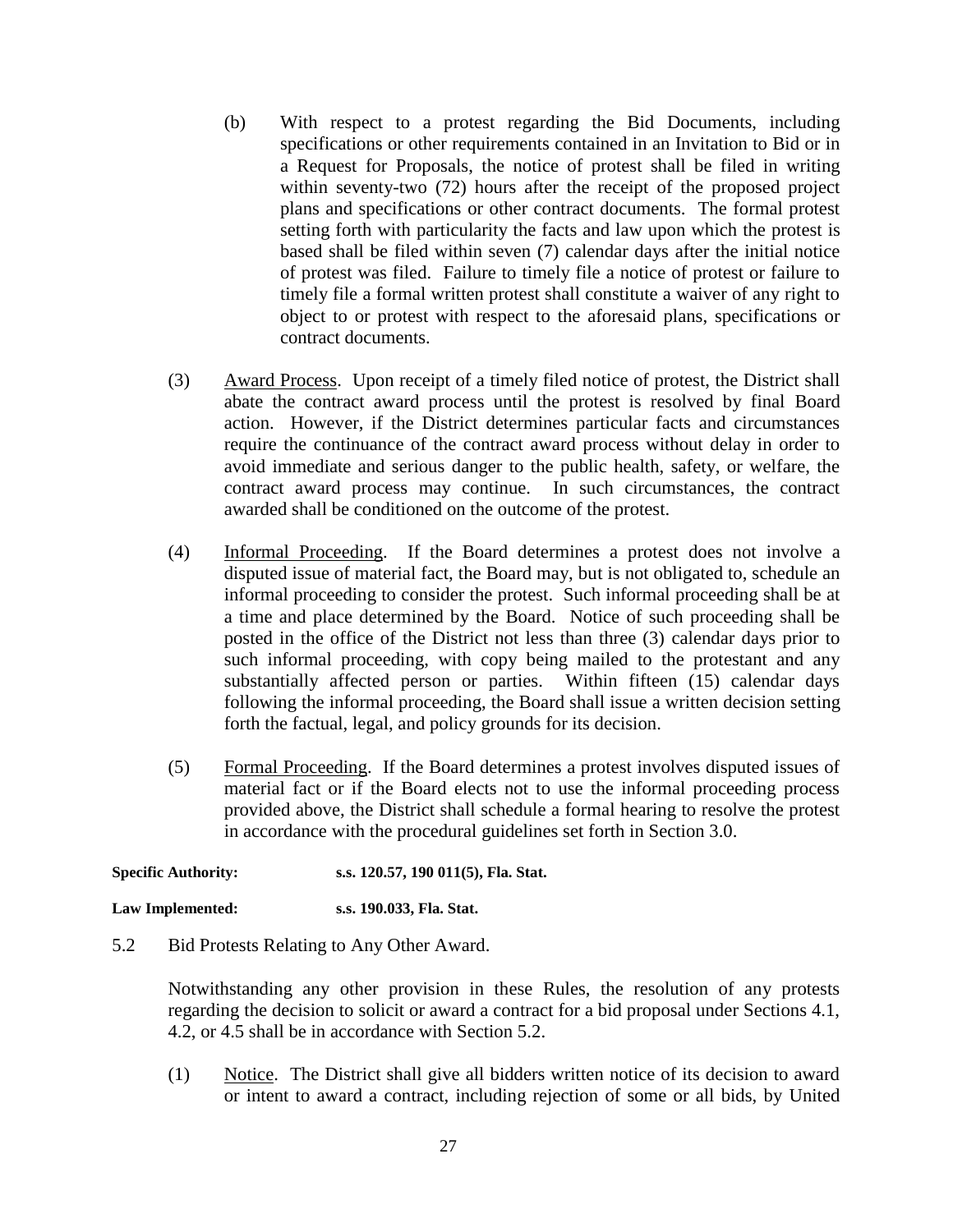States Mail (which shall be deemed delivered two (2) days after delivery to the U.S. Postal Service), by certified/registered mail return receipt requested, by hand delivery, or by overnight delivery service (which shall be deemed delivered on the next business day), and by posting same in the District Office for seven (7) calendar days.

- (2) Filing. Any person who is adversely affected by the District's decision or intended decision shall file with the District a notice of protest in writing within seventy-two (72) hours after the posting of the final bid tabulation or after receipt of the notice of the District decision or intended decision, and shall file a formal written protest within seven (7) days after the date of filing of the notice of protest. The formal written protest shall state with particularity facts and law upon which the protest is based. Failure to timely file a notice of protest or failure to timely file a formal written protest shall constitute a waiver of all further proceedings.
- (3) Award Process. Upon receipt of a notice of protest which has been timely filed, the District shall stop the bid solicitation process or the contract and award process until the subject of the protest is resolved. However, if the District sets forth in writing particular facts and circumstances which require the continuance of the process without delay in order to avoid an immediate and serious danger to the public health, safety, or welfare, the award process may continue.
- (4) Mutual Agreement. The District, on its own initiative or upon the request of a protester, shall provide an opportunity to resolve the protest by mutual agreement between the parties within five (5) days, excluding Saturdays, Sundays and legal holidays, of receipt of a formal written protest.
- (5) Hearing. If the subject of a protest is not resolved by mutual agreement, the District shall hold a proceeding in accordance with the procedural guidelines set forth in Section 3.0.

**Specific Authority: s.s. 190.011(5), Fla. Stat. Law Implemented: s.s. 190.033, Fla. Stat.**

- 6.0 Design-Build Contract Competitive Proposal Selection Process.
	- (1) Scope. The District may utilize design-build contracts for any public construction project for which the Board determines that use of such contracts in the best interest of the District. When letting a design/build contract, the District shall use the following procedure:
		- (a) The District shall utilize a design criteria professional meeting the requirements of Section 287.055(2)(k) when developing a design criteria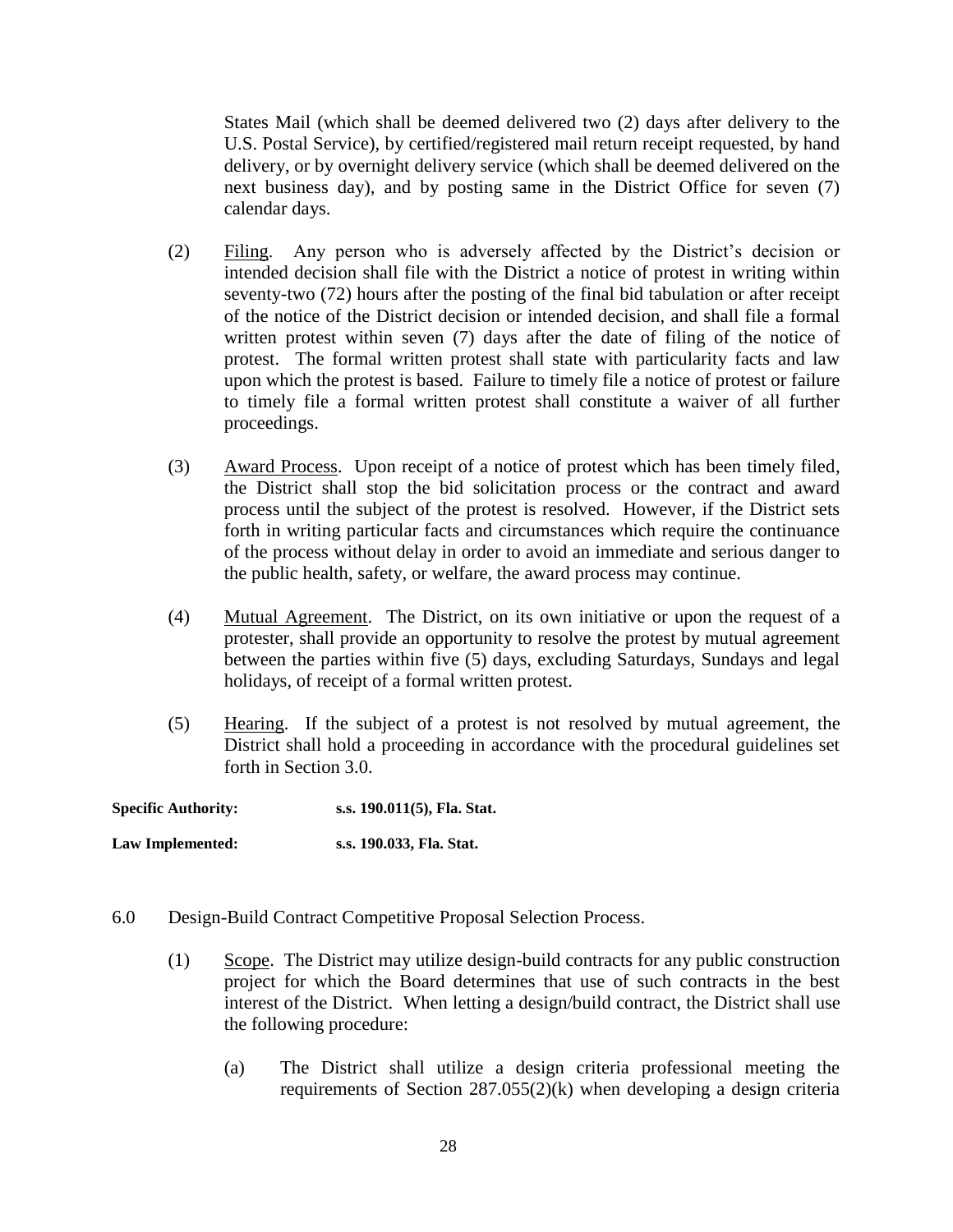package, evaluating the responses or bids submitted by design-build firms, and determining compliance of the project construction with the design criteria package. The design criteria professional may be an employee of the District or may be retained using Section 4.6, Procedure Under Consultant's Competitive Negotiations Act.

- (b) A design criteria package for the construction project shall be developed and sealed by the design criteria professional. The package shall include concise, performance –oriented drawings or specifications of the project, and shall include sufficient information to put interested firms on notice of substantially all of the requirements of the project. If the project utilizes existing plans, the design criteria professional shall create a design criteria package by supplementing the plans with project specific requirements, if any. All design criteria packages shall require firms to submit information regarding the qualifications, availability and past work of the firms, including the partners and members thereof.
- (c) The Board, in consultation with the design criteria professional, shall establish the standards and procedures for the evaluation of design-build proposals based on price, technical, and design aspects of the project, weighted for the project.
- (d) After the design criteria package and the standards and procedures for evaluation of proposals have been developed, competitive proposals from qualified firms shall be solicited, pursuant to the design criteria by the following procedure:
	- 1. A Request for Proposals shall be advertised at least once in a newspaper of general circulation in the county in which the District is located. The notice shall allow at least seven (7) days for submittal of proposals, unless the Board, for good cause, determines a shorter period of time is appropriate.
	- 2. The District may maintain qualifications information, including: capabilities, adequacy of personnel, past record, experience, whether the firm is a certified minority business enterprise as defined by the Florida Small Business and Minority Assistance Act of 1985, and other factors, on design-build firms. Such firms shall receive a copy of the request for proposals by mail.
	- 3. In order to be eligible to submit a proposal a firm must, at the time of receipt of the proposals:
		- (a) Hold the required applicable state professional license in good standing, as defined by Section 287.055(2)(h), Florida Statutes;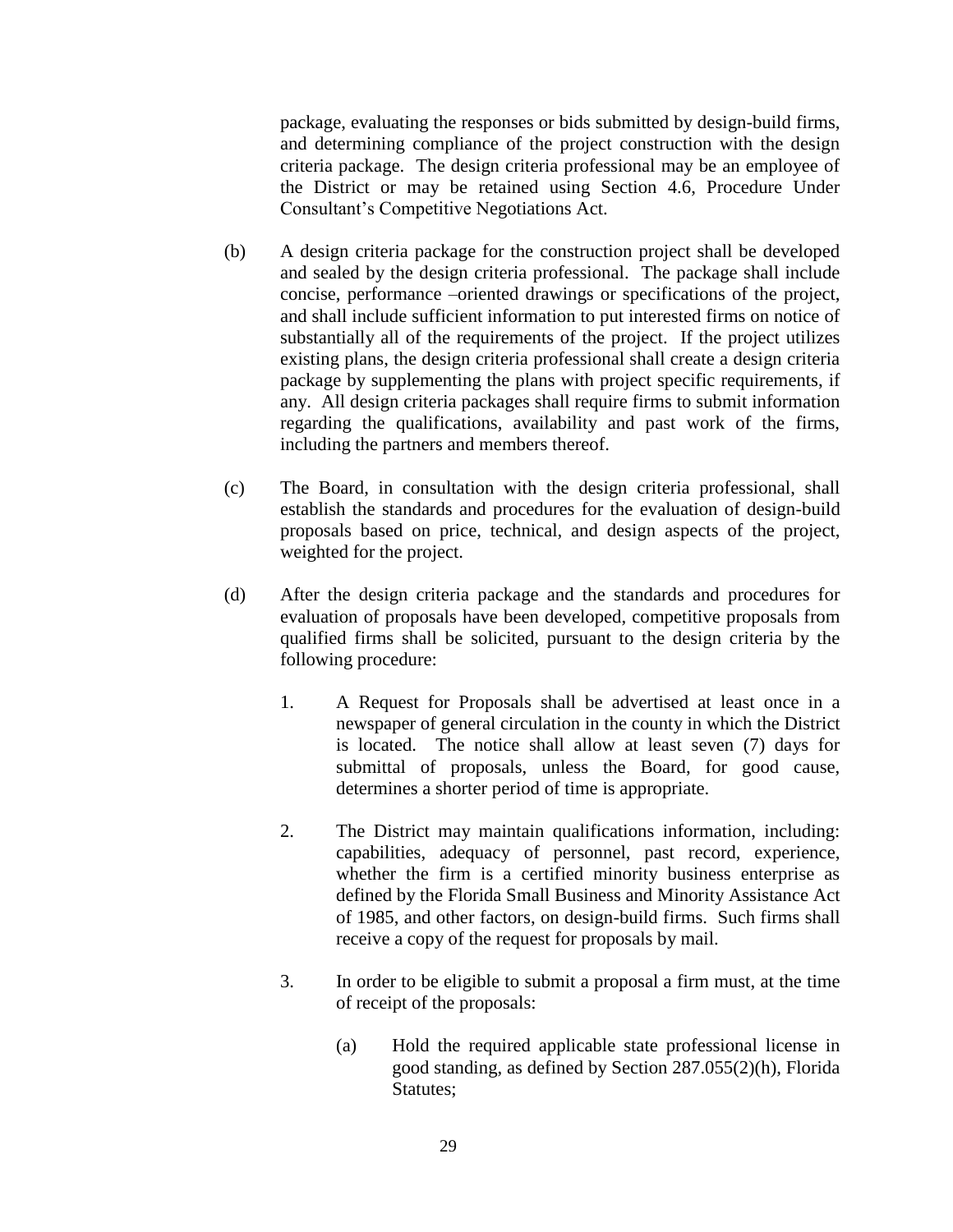- (b) Hold all required applicable federal licenses in good standing, if any;
- (c) Hold a current and active Florida Corporate Charter or be authorized to do business in Florida in accordance with Chapter 607, Florida Statutes, if the bidder is a corporation;
- (d) Meet any special prequalification requirements set forth in the design criteria package.

Evidence of compliance with these Rules may be submitted with the bid, if required by the District.

- (e) The Board shall select no fewer than three (3) design-build firms as the most qualified, based on the information submitted in the response to the request for proposals, and in consultation with the design criteria professional, shall evaluate their proposals based on the evaluation standards and procedures established prior to the solicitation of requests for proposal.
- (f) The Board shall negotiate a contract with the firm ranking the highest based on the evaluation standards, and shall establish a price which the Board determines to be fair, competitive, and reasonable. Should the Board be unable to negotiate a satisfactory contract with the firm considered to be the most qualified at a price considered by the Board to be fair, competitive and reasonable, negotiations with that firm must be terminated. The Board shall then undertake negotiations with the second most qualified firm, based on the ranking by the evaluation standards. Failing accord with the second most qualified firm, the Board must terminate negotiations. The Board shall then undertake negotiations with the third firm. Should the Board be unable to negotiate a satisfactory contract with any of the selected firms, the Board shall select additional firms in order of their rankings based on the evaluation standards and continue negotiations until an agreement is reached.
- (g) After the Board contracts with a firm, the firm shall bring to the Board for approval, detailed working drawings of the project.
- (h) The design criteria professional shall evaluate the compliance of the project construction with the design criteria package, and shall provide the Board with a report of the same.
- (2) Emergency Purchase. The Board may, in case of public emergency, declare an emergency and immediately proceed with negotiations with the best qualified